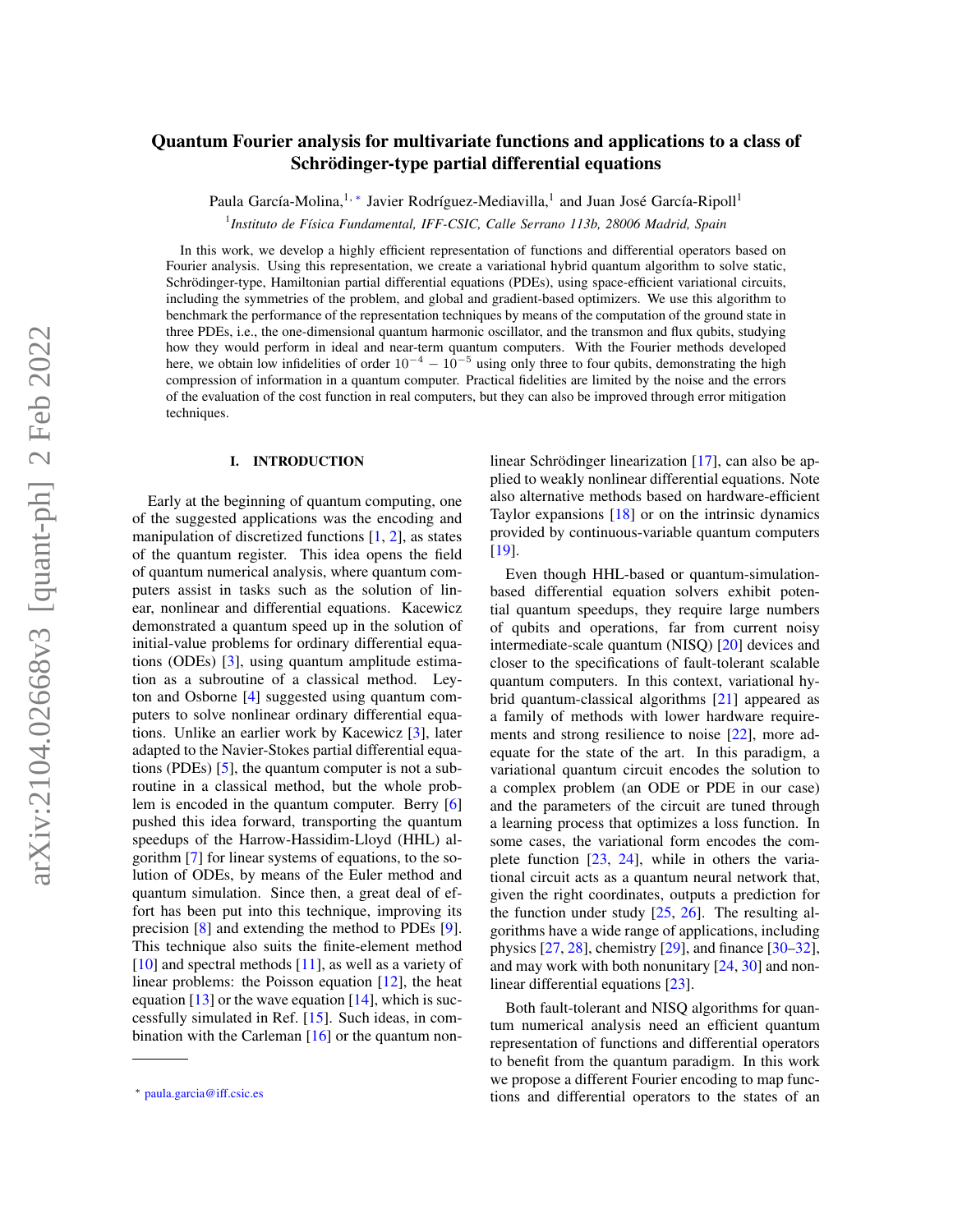n-qubit quantum register, whose representation can be extended with a quantum Fourier interpolation algorithm [\[33\]](#page-20-15). Combined, both tools provide an efficient representation of PDEs and their eigenstates as quantum operators and quantum register states, with errors that can decrease doubly exponentially  $O(\exp(-r2^n))$  in the number of qubits *n*. This favorable scaling motivates the application of these ideas on NISQ hardware, transforming the PDE into a variational principle that can be optimized using both existing and novel variational *Ansätze*, that take into account a problem's symmetries.

As a benchmark for these techniques, we consider PDEs of the form

<span id="page-1-1"></span>
$$
[D(-i\nabla) + V(\mathbf{x})]f(\mathbf{x}) = Ef(\mathbf{x}), \qquad (1)
$$

defined over a regular domain  $x_i \in [a_i, b_i)$ , with periodic boundary conditions,  $f(\mathbf{x}+(b_i-a_i)\mathbf{e}_i)=f(\mathbf{x})$ and real functions  $D(\mathbf{p}), V(\mathbf{x}) \in \mathbb{R}$ . We assume that the PDE is a lower-bounded Hamiltonian operator

<span id="page-1-2"></span>
$$
H = D(-i\nabla) + V(\mathbf{x}) \ge E_{\min}
$$
 (2)

and we seek the ground state  $E_{\text{min}}$  or lowest-energy excitations using a variational quantum algorithm suitable for solving static PDEs with a Hamiltonian nature. Our study focuses on the impact of finite precision and gate errors in the estimation of the cost function and how this affects the estimation of the solution and the eigenvalues themselves. Surprisingly, we find that the variational algorithm exhibits a great performance, achieving an error  $1 - F^{\infty} =$  $10^{-4} - 10^{-5}$  in the solution of the harmonic oscillator, and the transmon and flux qubit equations. This precision is well above what one would expect when the cost function is estimated with a finite number of measurements and illustrates the resilience of variational methods when combined with stochastic optimization. Our study shows that to exploit the degree of accuracy and compression offered by our methods requires either high quality qubits and operations or error mitigation techniques. In present quantum computers this is not yet possible and we require a large number of measurements  $\sim 10^4 - 10^5$  for moderate precision.

The structure of this paper is as follows. In Sec. [II](#page-1-0) we propose a set of quantum Fourier analysis tools to efficiently represent functions and operators in a quantum register, as well as an encoding of functions in the form of suitable variational quantum circuits. We provide three variational *Ansätze*: a generic one based on  $\sigma^y$  rotations, one adapted for this function encoding  $[1, 2]$  $[1, 2]$  $[1, 2]$ , and a meta variational circuit that symmetrizes either of those. In Sec. [III](#page-5-0) we propose a variational quantum algorithm to solve Hamiltonian PDEs in order to benchmark the accuracy of these techniques. In Sec. [IV](#page-7-0) we introduce three equations—the quantum harmonic oscillator, the transmon, and the flux qubit—as three models that we will use to run this algorithm. Section [V](#page-8-0) discusses the application of these algorithms for the harmonic oscillator (cf. Sec.  $V$ B), for the transmon qubit (cf. Sec.  $V$ C) and for the flux qubit (cf. Sec.  $V$ D). Our study begins with idealized quantum computers, analyzing the limitations of the algorithm, the *Ansatz* and the optimization methods. We then simulate realistic NISQ devices in Sec.  $VE$ , analyzing the attainable fidelities and introducing error mitigation techniques to improve our estimate of the PDE's eigenvalues. In Sec. [VI](#page-14-0) we summarize, discuss the conclusions drawn from this work, and outline further research. The performance of the algorithm is still subpar with other classical methods for existing hardware. However, it serves its purpose to verify the high precision of the quantum Fourier analysis methods, even for a low number of qubits (three to four qubits).

# <span id="page-1-0"></span>II. QUANTUM FOURIER ANALYSIS FOR MULTIVARIATE FUNCTIONS

#### A. Position space discretization

In quantum numerical analysis it is key to find an efficient representation of functions in a quantum register. Without loss of generality, we center our discussion on one-dimensional problems. Our work assumes periodic functions or functions  $f(x)$  that vanish towards the boundaries of a finite interval  $[a, b)$ , of size  $L_x = |b - a|$ . We also focus on functions that are bandwidth limited: i.e., their Fourier transform  $f(p) = [\mathcal{F}f](p)$  is negligible outside a corresponding interval in momentum or frequency space  $[-L_p/2, L_p/2].$ 

With each such function  $f(x)$  we associate a quantum state  $|f^{(n)}\rangle$  with *n* qubits, discretizing the function on a regular grid with  $2^n$  points, labeled

$$
x_s^{(n)} = a + s\Delta x,\tag{3}
$$

with  $s \in \{0, 1, ..., 2^n - 1\}$  and  $\Delta x^{(n)} = \frac{L_x}{2^n}$ . The discretized and normalized state is a linear superposition

$$
\left| f^{(n)} \right\rangle = \frac{1}{\mathcal{N}_f^{1/2}} \sum_{s=0}^{2^n - 1} f(x_s^{(n)}) \left| s \right\rangle \tag{4}
$$

of quantum register states  $|s\rangle$  that encode the integer s into the states of  $n$  qubits, with a normalization con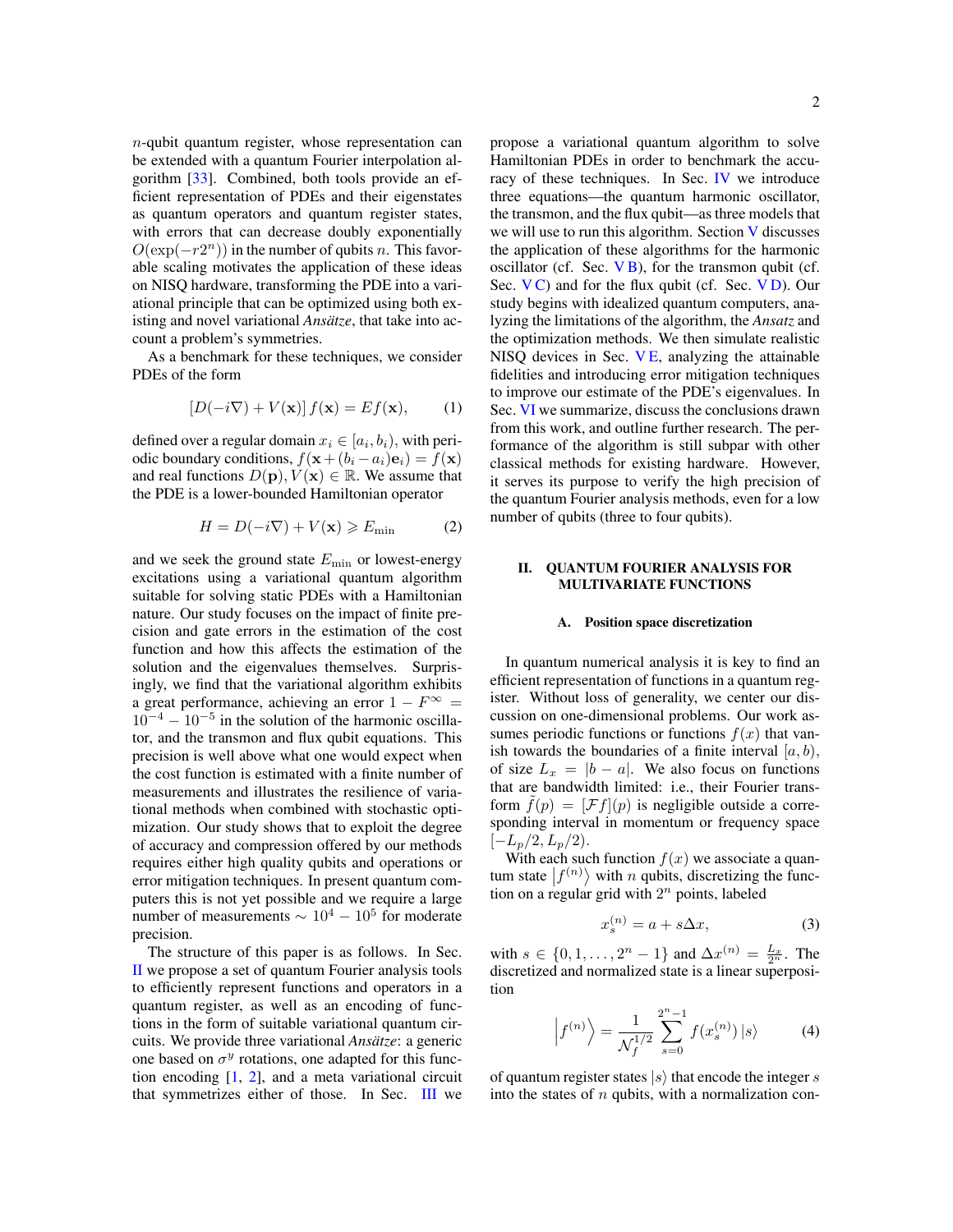stant  $\mathcal{N}_f$  that depends on the number of qubits. It is important to remark that, as found in Refs.  $[1, 2]$  $[1, 2]$  $[1, 2]$ , in order to describe a function with a fine grid we only need a logarithmically small number of qubits  $n = O(\log_2(1/\Delta x))$ . This advantage translates to the scaling of approximation errors in the overall method, as discussed in Sec. [II C.](#page-3-0)

The Nyquist-Shannon theorem [\[34,](#page-20-16) [35\]](#page-20-17) ensures that any bandwidth-limited function  $f(x)$  can be interpolated from a discretization  $|f^{(n)}\rangle$  with spacing  $\Delta x^{(n)} \leq 2\pi/L_p$ , up to exponentially small errors. This allows us to (i) estimate the smallest number of qubits required to make the sampling accurate, (ii) establish the inverse mapping, from states  $|f^{(n)}\rangle$  to functions, and (iii) develop an algorithm to create interpolated states  $|f^{(n+m)}\rangle$  and  $|f^{(n+m)}\rangle$  for the estimation of the wavefunction and its energy.

#### B. Momentum space and Fourier interpolation

Given an *n*-qubit discretized function  $|f^{(n)}\rangle$ , we can straightforwardly implement the quantum Fourier transform (QFT). This unitary operator  $\hat{\mathcal{F}}$  is the quantum analog of the discrete Fourier transform,

$$
|r\rangle \mapsto \frac{1}{\sqrt{2^n}} \sum_{s=0}^{2^n - 1} e^{i2\pi rs/2^n} |s\rangle.
$$
 (5)

When applied on  $|f^{(n)}\rangle$ ,  $\hat{\mathcal{F}}$  produces the quantum state that encodes the discrete Fourier transform of the series of values  $\{f(x_s)\}$ 

$$
\left|\tilde{f}^{(n)}\right\rangle = \sum_{s} \tilde{f}^{(n)}(p_s) \left|s\right\rangle := \hat{\mathcal{F}} \left|f^{(n)}\right\rangle \qquad (6)
$$

$$
= \frac{1}{\sqrt{2^n}} \sum_{r,s=0}^{2^n - 1} e^{i2\pi s r/2^n} f(x_r) \left|s\right\rangle.
$$

As in the discrete Fourier transform, we have to deal with the annoying ordering of quasimomenta  $p_s \in$  $[-L_p/2, L_p/2]$  that stores negative frequencies in the higher states of the quantum register

<span id="page-2-1"></span>
$$
p_s = \frac{2\pi}{\Delta x^{(n)}2^n} \times \begin{cases} s & \text{for } 0 \leqslant s < 2^{n-1} \\ s - 2^n & \text{otherwise.} \end{cases} \tag{7}
$$

If we work with bandwidth-limited functions and the discretization step is small enough  $\Delta x^{(n)} \leq$  $2\pi/L_p$ , we can reconstruct the original function from the discretized state in momentum space. Up to normalization, we write

<span id="page-2-2"></span>
$$
f(x) \propto \sum_{s=0}^{2^n - 1} e^{-ip_s x} \langle s | \hat{\mathcal{F}} | f^{(n)} \rangle.
$$
 (8)



<span id="page-2-0"></span>Figure 1. Quantum interpolation algorithms. (a) Algorithm to recreate a finer interpolation in position space  $\left|f^{(n+m)}\right\rangle$ adding m qubits to a previous discretization  $\left|f^{(n)}\right\rangle$ . (b) Algorithm to recreate a momentum space discretization with  $n+m$  qubits from  $\left|f^{(n)}\right\rangle$ .

This equation represents a mapping from states in the quantum register to continuous, infinitely differentiable bandwidth-limited functions. It also provides us with a recipe to interpolate the discretized function  $|f^{(n)}\rangle$  up to arbitrary precision, using more qubits to represent more points in the position space.

As sketched in Fig.  $1(a)$  $1(a)$ , to perform this position space interpolation scheme we need three steps. First, compute the QFT of the originally encoded function  $\left|\tilde{f}^{(n)}\right\rangle$ . Second, add m auxiliary qubits to enlarge  $\begin{bmatrix} 1 \\ 2 \end{bmatrix}$   $\begin{bmatrix} 1 \\ 2 \end{bmatrix}$   $\begin{bmatrix} 1 \\ 2 \end{bmatrix}$  and  $\begin{bmatrix} 1 \\ 2 \end{bmatrix}$  and  $\begin{bmatrix} 1 \\ 2 \end{bmatrix}$  and  $\begin{bmatrix} 1 \\ 2 \end{bmatrix}$  and  $\begin{bmatrix} 1 \\ 2 \end{bmatrix}$  and  $\begin{bmatrix} 1 \\ 2 \end{bmatrix}$  and  $\begin{bmatrix} 1 \\ 2 \end{bmatrix}$  and  $\begin{bmatrix} 1 \\ 2 \$ coding of momenta [Eq. [\(7\)](#page-2-1)], the original discretization with  $2^n$  points must be mapped to the intervals  $s \in [0, 2^{n-1}) \cup [2^{n+m} - 2^{n-1}, 2^{n+m})$ . This is done using the operation  $U_{sym}$  where the sign of the values of the auxiliary register is determined by the most significative qubit of the original register. Finally, we Fourier transform back to recover the state with  $n+m$ qubits. The complete algorithm reads

<span id="page-2-3"></span>
$$
|f^{(n+m)}\rangle = \hat{\mathcal{F}}^{-1} U_{\text{sym}}\left(|0\rangle^{\otimes m} \otimes \hat{\mathcal{F}}|f^{(n)}\rangle\right) \quad (9)
$$

$$
=: U_{\text{int}}^{n,m} |f^{(n)}\rangle.
$$

The interpolation algorithm reveals the exponential advantage provided by the encoding of the function in the quantum register. A similar interpolation executed in a classical computer would require  $O(2^{n+m})$ real values, processed with a fast Fourier transform that demands  $O((n + m)2^{n+m})$  operations. In contrast, the quantum computer uses just  $n + m$  qubits and  $O((n+m)^2)$  quantum gates.

We can define another, simpler momentum space interpolation scheme that associates  $|f^{(n)}\rangle$  with a continuous differentiable function in momentum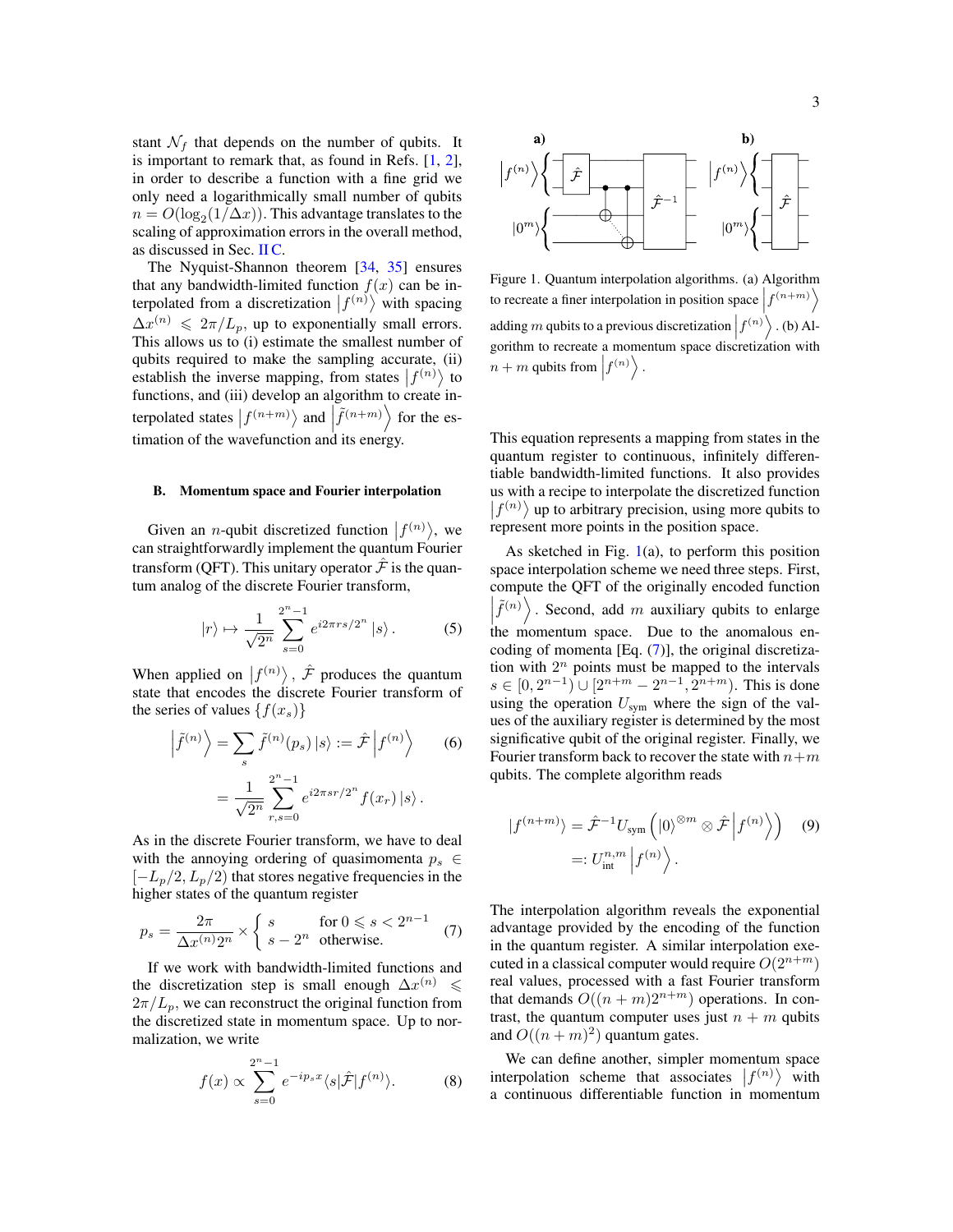space  $f(p)$ ,

$$
\tilde{f}(p) \propto \sum_{s=0}^{2^n - 1} e^{ipx_s} \langle s | f^{(n)} \rangle, \ p \in [-L_p/2, L_p/2).
$$
\n(10)

The quantum interpolation method enlarges the number of points in momentum space by a factor  $2^m$  using  $m$  auxiliary qubits and a quantum Fourier transform  $[Fig. 1b]$  $[Fig. 1b]$  $[Fig. 1b]$ 

$$
\left|\tilde{f}^{(n+m)}\right\rangle = \hat{\mathcal{F}}_{n+m}\left[|0\rangle^{\otimes m}\otimes|f^{(n)}\rangle\right].\qquad(11)
$$

This is equivalent to extending the grid on which we discretize  $f(x)$  from [a, b) to [a,  $a + 2<sup>m</sup>L<sub>x</sub>$ ), setting all those extra points to the same value that the function takes at the boundary. This extension increases the interval size while preserving the spacing, which causes the grid in momentum space to become denser,  $\Delta p \rightarrow \Delta p/2^m$ , over the same frequency domain  $[-L_p/2, L_p/2].$ 

As a corollary, the study of the two-way interpolation schemes and the Nyquist-Shannon theorem provides us with the optimal sampling or discretization for a function, given the domain sizes  $L_p$  and  $L_x$  in momentum and position space, respectively. Our argument is that for the sampling theorem to succeed and to provide us with good interpolations [\(8\)](#page-2-2) and [\(10\)](#page-3-1), the spacings in momentum and position need to satisfy  $\Delta x^{(n)} \leq 2\pi/L_p$  and  $\Delta p^{(n)} \leq 2\pi/L_x$ . This is achieved with a minimum number of qubits, given by

$$
n_{\min} \leqslant \log_2\left(\frac{L_p L_x}{2\pi}\right). \tag{12}
$$

We use this estimate in our numerical studies and following sections.

#### <span id="page-3-0"></span>C. Approximation errors

As discussed in the Appendix A, the quantum states that we construct are interpolants of the solution  $f^{(n)} = I_N f$ , with  $N = 2^n$  the number of interpolation points. The error made by such interpolation originates in (i) the truncation of the Fourier series to  $N$  modes and (ii) the computation of this Fourier series using discrete Fourier transforms. When the interpolated function is differentiable up to order  $m$ (and in this case we know  $m \geq 2$ ), the error of the method is expected to be  $O(N^{-m}) \sim O(2^{-nm})$ , which is close to other quantum algorithms using finite-difference approximations of order  $m$ .

<span id="page-3-1"></span>When the solution is almost everywhere differentiable up to order  $m$  but the function experiences discontinuities, we may find additional errors due to a phenomenon called Gibbs oscillation. As discussed in the Appendix A, those errors are localized around the discontinuity, and affect our estimation of  $f(x)$ , but because they have zero measure as  $N \to \infty$ , the errors we make when estimating the energy and various observables decay in a favorable way with the refinement of the discretization.

In practice, in many physically motivated PDEs, including the ones we discuss below, we find that solutions are analytical functions and therefore arbitrarily differentiable. In this case, the Fourier method provides an approximation that is exponentially good in the size of the lattice, and doubly exponential in the number of qubits  $O(e^{-rN}) \sim O(e^{-r2^n})$ , with some problem-dependent constant  $r$ . Moreover, we only find Gibbs oscillations when we approximate problems that are defined over the whole real line. As we will see in Sec. [IV A,](#page-7-1) those errors can be made arbitrarily small by enlarging the interval size  $L$  until the value of  $f(x)$  is negligible, making the function and higher derivatives almost periodic on the computation interval.

#### D. Dimensionality

The study for one dimension can be generalized to multidimensional problems with similar tools and similar considerations for the precision of the method. To represent a d-dimensional function  $f(x) = f(x_0, x_1, \ldots, x_{d-1})$ , we encode each variable in an  $n_i$ -qubit register by discretizing them on a regular grid with  $2^{n_i}$  points, labeled

$$
x_{i,s_i}^{(n_i)} = a + s_i \Delta x_i,\tag{13}
$$

with  $s_i \in \{0, 1, \ldots, 2^{n_i} - 1\}$ , where  $i = 0, \ldots, d - 1$ labels the dimension of the coordinate and  $s_i$  is an integer encoded in  $n_i$  qubits. This allows us to store the *d*-dimensional function  $f(x)$  in an  $n = \sum_i n_i$ qubit quantum register as

$$
\left|f^{(n)}\right\rangle = \frac{1}{\mathcal{N}_f^{1/2}} \sum_{\{s_i\}} f(\boldsymbol{x}) \left| \boldsymbol{s} \right\rangle, \tag{14}
$$

where  $s = (s_0, s_1, \ldots, s_{d-1})$  is the collection of d integers encoded in the quantum register.

To represent a function in momentum space we resort to the multidimensional QFT

$$
|\boldsymbol{r}\rangle \mapsto \frac{1}{\sqrt{2^n}} \sum_{\{s_i\}} e^{i2\pi r \sum_i s_i/2^n} |\boldsymbol{s}\rangle \,, \qquad (15)
$$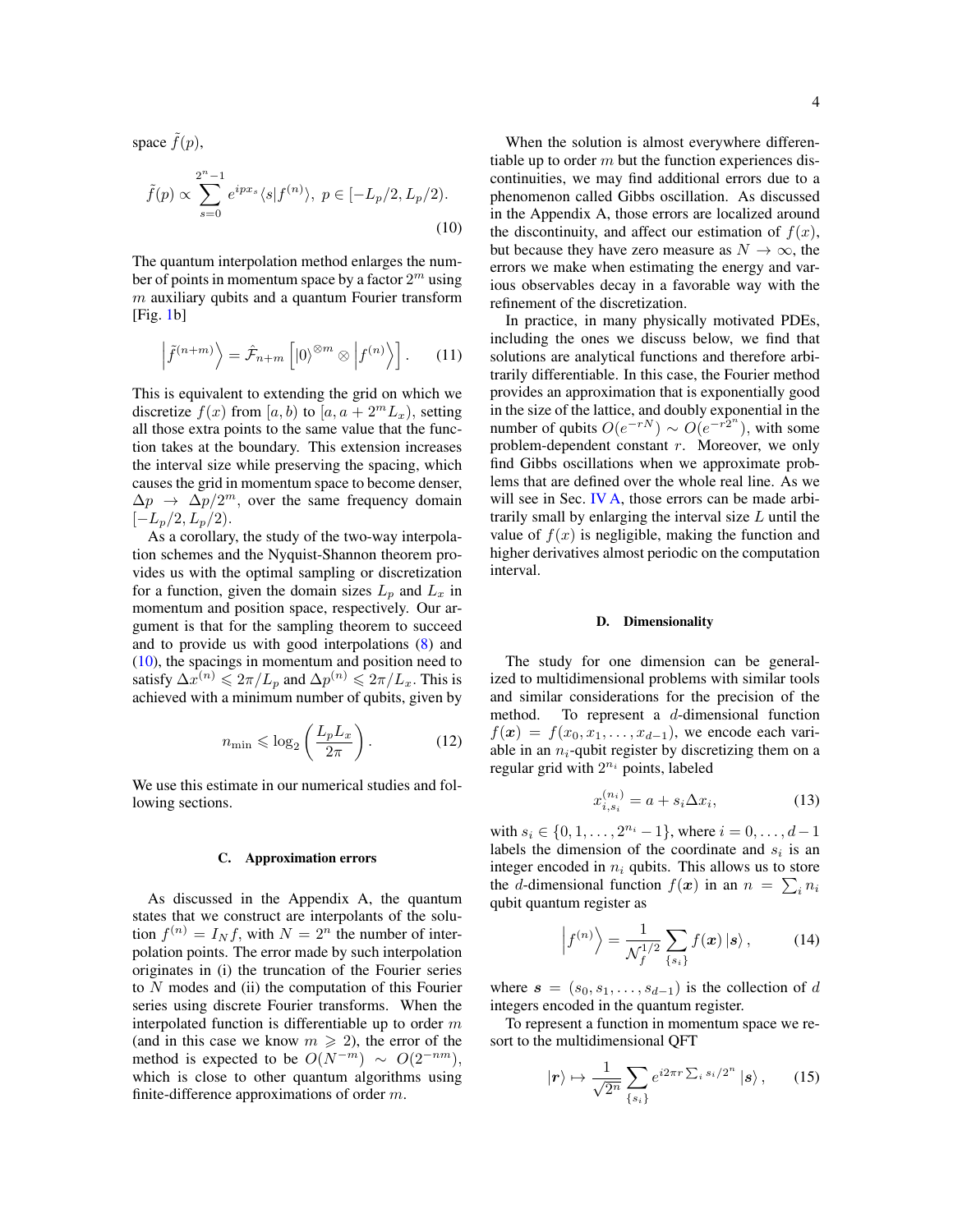which extends the one-dimensional QFT to the d dimensions of  $f(x)$  by applying the corresponding quantum circuits on the  $n_i$  qubits encoding each dimension  $x_i$ . We can similarly apply this reasoning to extend the quantum Fourier interpolation to higher dimensions. Moreover, in order to compute a partial derivative  $\partial_{x_i}$  it is only necessary to apply the QFT on the  $n_i$  qubits of the register, and hence the cost of the QFT and its inverse is the same as for the onedimensional case.

#### <span id="page-4-0"></span>E. Variational quantum circuits

In the previous sections we have discussed how to code and manipulate functions in a quantum register using quantum Fourier analysis. In practical applications we still need to construct those functions in a quantum register as a combination of gates. As discussed in the literature, a possible route for this is to engineer generic variational circuits which can be specialized to each problem. In the following we review an *Ansatz* commonly used in the variational quantum eigensolver (VQE) literature  $[36]$ , we introduce a variational circuit inspired by an exact representation of functions  $[1, 2]$  $[1, 2]$  $[1, 2]$ , and we introduce one technique to incorporate symmetries into both of these *Ansätze*.

# *1.* R<sup>Y</sup> *Ansatz*

As a baseline for our study, we use a variational *Ansatz* that combines controlled-NOT (CNOT) gates with local, real-valued transformations on the qubits generated by the  $\sigma^y$  operator [c.f. Fig. [2\(](#page-5-1)a)]. The result is a parametrized unitary

$$
W(\theta) = \prod_{q=0}^{n-1} R_q^y \left( \theta_q^{\text{depth}+1} \right)
$$
(16)  

$$
\times \prod_{d=1}^{\text{depth}} \left[ \prod_{c=0}^{n-1} \prod_{c \le t} \text{CNOT}_{c,t} \prod_{q=0}^{n-1} R_q^y \left( \theta_q^d \right) \right],
$$

where the parameters are the angles of the  $R_Y(\theta) =$  $\exp(-i\theta\sigma^y/2)$  rotations. This variational *Ansatz* is available in many quantum computing frameworks, including QISKIT [\[37\]](#page-20-19), which is the one used for our simulations.

#### *2. Zalka-Grover-Rudolph (ZGR) Ansatz*

We can derive a better variational *Ansatz* for real functions using the ideas from Zalka [\[1\]](#page-19-0) and Grover and Rudolph [\[2\]](#page-19-1) to discretize non-negative probability distributions in a quantum register. In their work they showed that probability distributions could be approximated by conditional rotations of the least significant qubits based on the state of all previous qubits,

$$
\left|f_{\theta}^{(n)}\right\rangle = \prod_{i=n-1}^{1} \prod_{z_i=0}^{2^{i-1}-1} \exp[i\theta_i(z_i)\sigma_i^y \left|z\right\rangle\langle z|)] \left|0\right\rangle^{\otimes n}.
$$
\n(17)

Here,  $z_i$  is an integer constructed from the i first qubits  $z = s_0 s_1 \cdots s_{i-1}$  and  $\theta_i(z_i)$  is a collection of angles designed to reproduce the desired function. Note how this is a constructive process where the state of a qubit with low significance  $i$  is determined by controlled rotations defined by the more significant qubits  $j \in \{0, 1, \ldots, i-1\}.$ 

In practice, the construct from Zalka-Grover-Rudolph (ZGR) could be implemented using  $\sigma^y$  rotations and CNOT gates. Inspired by this idea, we designed an alternative variational *Ansatz* [c.f. Fig. [2b](#page-5-1)] where such rotations are parametrized by a similar number of angles and is slightly more efficient

$$
\left| f_{\theta}^{(n)} \right\rangle = \prod_{i=n-1}^{1} \prod_{z_i=0}^{2^{i-1}-1} e^{i \theta_{iz_i} \sigma^y} N(z, i) e^{i \theta_{00} \sigma_0^y} \left| 0 \right\rangle^{\otimes n} .
$$
\n(18)

The  $N$  is a CNOT rotation of the *i*th qubit, controlled by a  $j$  qubit which is determined by the most significant bit that is active in z XOR  $(z - 1)$ . As in the previous construct, the exponentially growing number of parameters makes this an ill-advised choice for very large computations, but we use it because (i) it illustrates the required ordering of conditional operations, from high to low-significant bits, (ii) it is more accurate than the pure  $R_Y$  *Ansatz*, and (iii) in practice it gets extremely close to the exact construct, but does not require additional NOT gates.

#### *3. Symmetrization of variational circuits*

We can significantly reduce the number of variational parameters by embedding the symmetries of the function in the circuit. Let us consider discretized functions with reflection symmetry,  $f(x) =$  $(-1)^{\lambda} f(-x)$ , with  $\lambda = 0, 1$ . This symmetry can be added to the variational *Ansatz*, engineering first a unitary  $U_f$  that describes the function in the positive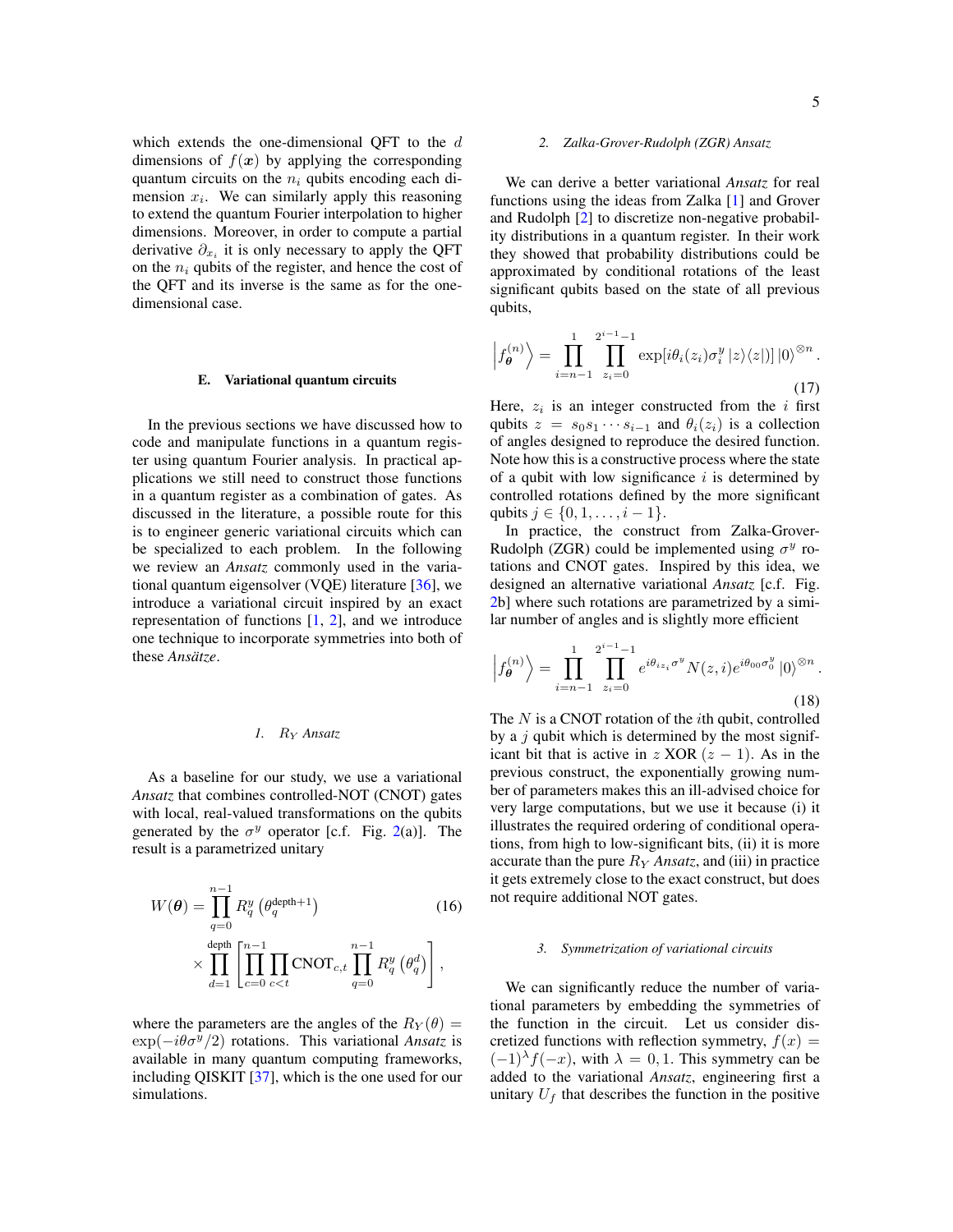

<span id="page-5-1"></span>Figure 2. Variational representation of one-dimensional smooth functions. (a)  $R<sub>Y</sub>$  *Ansatz* of depth one, with full entanglement over three qubits. (b) ZGR *Ansatz* to represent a function  $f(x)$  with three qubits. (c) Ansatz to represent an (anti)symmetric function  $g(x) = (\text{sgn } x)^{\text{sym}} f(|x|)$ , where  $U_f$  encodes  $f(x > 0)$ .

sector  $0 \le x \le L_x/2$  with  $n-1$  qubits and applying unitary operations that extend this state to  $n$  qubits, covering also the negative part of the discretization  $-L_x/2 \leqslant x \leqslant L_x/2.$ 

For this encoding to succeed, we first need to impose a discretization of the space that is also symmetric, which we do by slightly changing the relation between qubit states and positions

<span id="page-5-3"></span>
$$
x_s^{(n)} = -\frac{L_x}{2} + \left(s + \frac{1}{2}\right)\Delta x.
$$
 (19)

With this, our symmetrized function satisfies

<span id="page-5-2"></span>
$$
\langle 1s_1 \dots s_{n-1} | f^{\lambda} \rangle = (-1)^{\lambda} \langle 0 \overline{s}_1 \dots \overline{s}_{n-1} | f^{\lambda} \rangle. \tag{20}
$$

Note how positive coordinates  $x_s > 0$  relate to the negative ones  $x_s < 0$ . These relations can be embedded into the variational circuit as shown in Fig.  $2(c)$  $2(c)$ . First, we create the most significant bit of the wavefunction  $s_n$  on a quantum superposition of both  $s_0 = 1$  ( $x_s > 0$ ) and  $s_0 = 0$  ( $x_s < 0$ ). We then create the encoded function for the positive valued coordinates in the  $n - 1$  least significant qubits. Finally, we reverse the orientation of the function in the negative coordinates [\(20\)](#page-5-2) and set the right sign for the encoded state.

Other symmetrization methods can be found in the literature, such as the one in Ref. [\[38\]](#page-20-20). This work presents a symmetry-adapted VQE using a projection operator, whose nonunitarity leads to a classical postprocessing. Our approach symmetrizes the state by adding one qubit to the circuit and a small number of single- and two-qubit gates, which is a fully coherent approach and does not require any postprocessing.

#### <span id="page-5-0"></span>III. VARIATIONAL QUANTUM PDE SOLVER

We will apply the quantum Fourier analysis techniques from Sec. [II](#page-1-0) to develop a hybrid quantumclassical algorithm for solving PDEs of the form [\(1\)](#page-1-1), which can be rewritten as a lower-bounded Hamiltonian operator [\(2\)](#page-1-2). As practical examples of this type of equations, we will study the one-dimensional quantum harmonic oscillator (see Sec. [IV A\)](#page-7-1), and the transmon (Sec. [IV B\)](#page-7-2) and flux (Sec. [IV C\)](#page-7-3) qubits.

The ingredients of the algorithm are (Fig. [3\)](#page-6-0) (i) a map between states  $|f^{(n)}\rangle$  of a quantum register with  $n$  qubits and bandwidth-limited continuous functions  $f(\mathbf{x})$ ; (ii) the realization that given  $|f^{(n)}\rangle$ , the QFT creates a state  $\left|\tilde{f}^{(n)}\right\rangle$  that encodes the classical Fourier transform  $\tilde{f} = \mathcal{F}f$  of the encoded function  $f(\mathbf{x})$ ; (iii) a quantum algorithm that uses  $|f^{(n)}\rangle$ and  $\left|\tilde{f}^{(n)}\right\rangle$  and suitable representations of position and momentum operators  $\hat{x}$  and  $\hat{p}$ , to estimate the energy functional  $E[f] = (f, Hf)$  with polynomial resources as

$$
E[f] = \langle \tilde{f}^{(n)} | D(\hat{\mathbf{p}}) | \tilde{f}^{(n)} \rangle
$$
  
+  $\langle f^{(n)} | V(\hat{\mathbf{x}}) | f^{(n)} \rangle$ ; (21)

(iv) a variational quantum circuit  $W(\theta)$ , creating parametrized states of a quantum register with  $n$ qubits  $\left| f_{\theta}^{(n)} \right|$  $\stackrel{\cdot (n)}{\theta}$  $= W(\theta) |00...0\rangle$  (Sec. IIE); and  $(v)$  a classical optimization algorithm, such as constrainded optimization by linear approximation (COBYLA), simultaneous perturbation stochastic approximation (SPSA), or adaptative moment estimation (Adam), that given  $E(\theta)$  finds the parameters  $\theta$ that minimize this function. Ideas (i) and (iv) establish a map from a set of real optimizable parameters  $\boldsymbol{\theta} \in \mathbb{R}^k$ , to the set of bandwidth limited functions  $f_{\theta}(\mathbf{x})$  and their energies  $E[f_{\theta}] = E(\theta)$ . Algorithms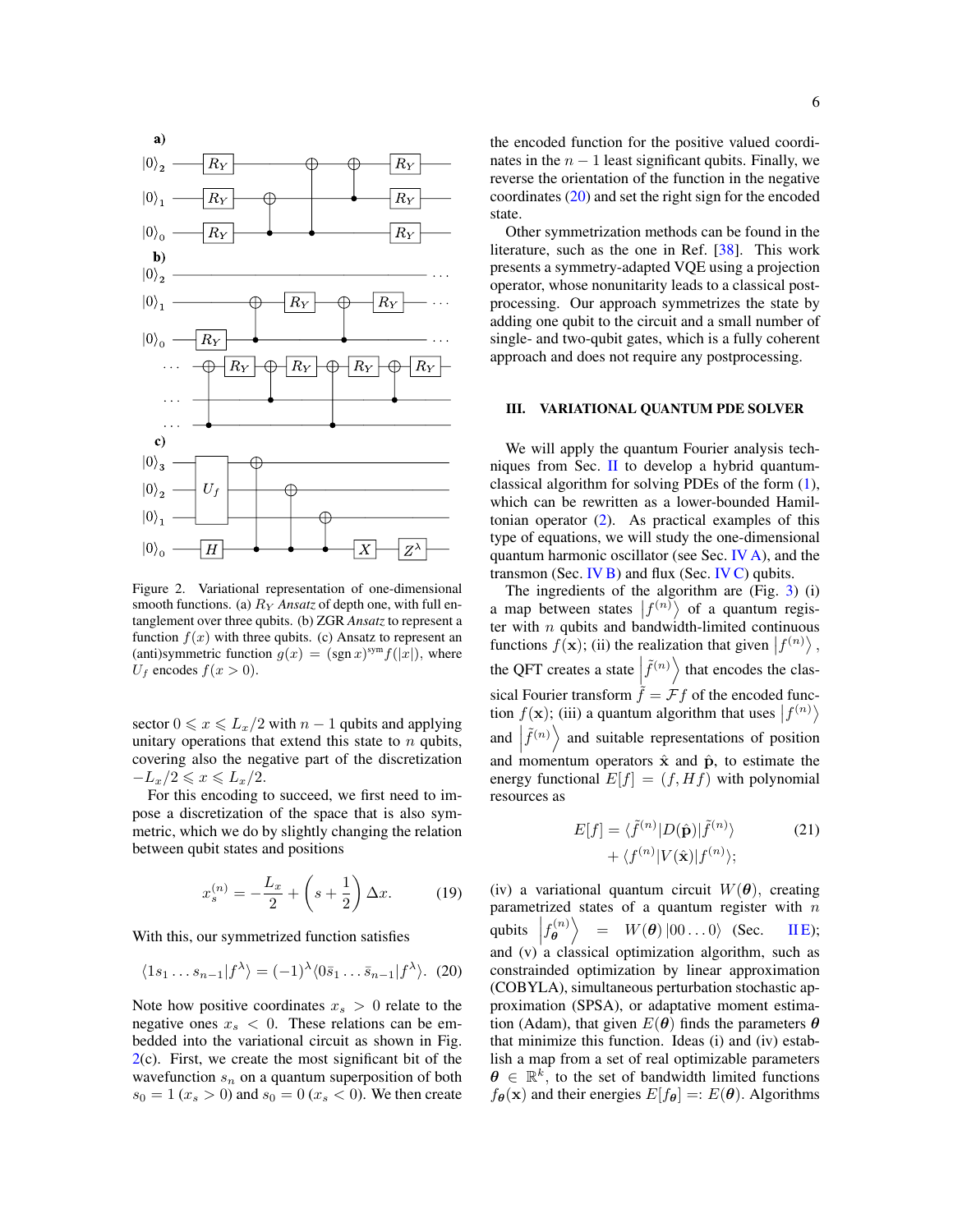

<span id="page-6-0"></span>Figure 3. Variational quantum PDE solver. We use a quantum computer to initialize two quantum circuits in the states  $\left|f_{\theta_i}^{(n)}\right\rangle$  and  $\left| \tilde{f}_{\theta_i}^{(n)}\right\rangle$ . We estimate the expectation values of  $t^{\beta} \theta_i^{\gamma}$  and  $D(\hat{\mathbf{p}})$  operators from measurements in the quantum computer, thereby approximating the energy functional  $E[\theta]$ . A classical computer uses these estimates to iteratively update the parameters of the variational quantum circuit, until convergence.

(ii) and (iii) provide us with a quantum recipe to estimate  $E(\theta)$ . The classical algorithm (v) hybridizes with the quantum algorithms (i)-(iv), allowing us to search for the variational function  $f_{\theta}$  that best approximates a solution to Eq. [\(1\)](#page-1-1),

$$
\operatorname{argmin}_{f} \langle f | H | f \rangle \leqslant f_{\operatorname{argmin}_{\boldsymbol{\theta}} E(\boldsymbol{\theta})}.
$$
 (22)

Using the association between states in a quantum register and the space of bandwidth-limited differentiable functions in Sec.  $II$ , we can discuss the Hamiltonian PDEs [\(1\)](#page-1-1). We associate with the differ-ential operator [\(2\)](#page-1-2) a quantum representation  $\hat{H}^{(n)} =$  $D(\hat{p}^{(n)})+V(\hat{x}^{(n)})$  where the position and differential operators  $V(\hat{x})$  and  $D(\hat{p})$  are defined by

$$
V(\hat{x}^{(n)}) := \sum_{s} V(x_s) \, |s\rangle\langle s| \,,\tag{23}
$$

$$
D(\hat{p}^{(n)}) := \hat{\mathcal{F}}^{-1} \sum_{s} D(p_s) \, |s\rangle\langle s| \, \hat{\mathcal{F}}. \tag{24}
$$

With this identification, we can translate the search for the stationary solutions  $(1)$  to the quest for eigenstates of the  $\hat{H}$  operator, employing the VOE [\[21,](#page-20-4) [39\]](#page-20-21). Using a dense variational family of unitary operators  $W(\theta)$  acting on n qubits, we define a continuous family of trial states  $\left| f_{\theta}^{(n)} \right|$  $\left\langle \overset{\cdot}{\theta}\right\rangle :=\left.W(\boldsymbol{\theta})\left|0\right\rangle ^{\otimes n}$  and a cost function

<span id="page-6-1"></span>
$$
E(\boldsymbol{\theta}) := \langle f_{\boldsymbol{\theta}}^{(n)} | \hat{H}^{(n)} | f_{\boldsymbol{\theta}}^{(n)} \rangle. \tag{25}
$$

In order to approximate the solution to Eq.  $(1)$  with minimal eigenvalue  $E_{\text{min}}$ , we will use the continuous function associated with the quantum state  $\left|f_{\theta_{\min}}^{(n)}\right\rangle$ that results from the variational search

$$
\boldsymbol{\theta}_{\min} := \operatorname{argmin} \, E(\boldsymbol{\theta}). \tag{26}
$$

We implement this search as a hybrid algorithm, with a classical algorithm that optimizes  $E(\theta)$  using the estimations of  $E(\theta)$  provided by a quantum computer or a simulator thereof. In the NISQ scenario we do not have access to the exact value of  $E(\theta)$  but a randomized estimator that results from a finite set M of measurements. In this work we estimate this "energy" as the sum of two random variables, one arising from measurements of the position and another one from the momentum operator

$$
E(\boldsymbol{\theta}) \simeq \bar{E}_M := \bar{V}_M + \bar{D}_M + O\left(\frac{1}{\sqrt{M}}\right). \quad (27)
$$

Note that the values of  $\bar{V}_M$  and  $\bar{D}_M$  are computed separately, creating the quantum states  $\left|f_{\theta}^{(n)}\right|$  $\stackrel{\cdot}{\theta}^{\left(n\right)}$  and  $\left|\tilde{f}_{\theta}^{(n)}\right|$  $\left\langle \begin{matrix} \hat{e}^{(n)} \ \hat{\theta} \end{matrix} \right\rangle := \hat{\mathcal{F}} \left| f_{\theta}^{(n)} \right\rangle$  $\left\langle \theta \right\rangle$  in different experiments and measuring those states in the computational basis. This approach leads to statistical uncertainties that are of the order  $\Delta V / \sqrt{M}$  and  $\Delta \hat{D} / \sqrt{M}$ . Better algorithms could be constructed by using amplitude estimation over approximate implementations of the unitary operator  $\exp(-i\hat{H}\Delta t)$ , but this requires an infrastructure and a precision of gates that is not presently available.

Because of the way that we associate continuous, infinitely differentiable functions  $f^{(n)}(x)$  with quantum states  $|f^{(n)}\rangle$ , the formula [\(25\)](#page-6-1) gives us the exact value of the functional  $E[f^{(n)}] = (f^{(n)}, Hf^{(n)})$ . This means that our variational algorithm finds a strict upper bound on the exact eigenvalue  $E_{\text{min}}$  and the errors of the method can only be due to the expressive power of the variational *Ansatz* and the capacity of  $f^{(n)}(\mathbf{x})$  to approximate the solution  $f(\mathbf{x})$ .

Finally, note that a related method has been implemented in Ref. [\[31\]](#page-20-22) for solving the harmonic oscillator equation and engineering Gaussian states in quantum circuits.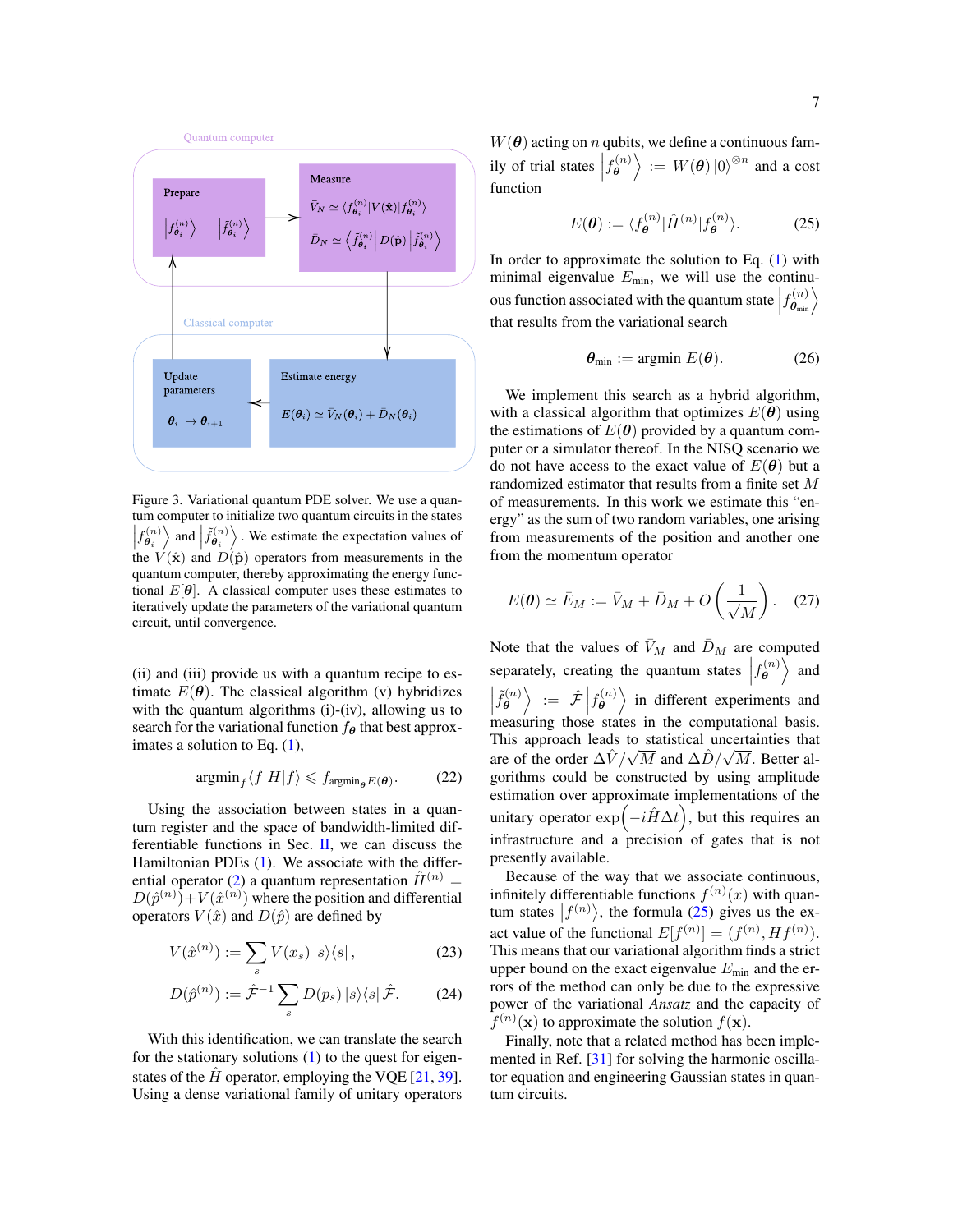# <span id="page-7-0"></span>IV. BENCHMARK EQUATIONS

We will benchmark our variational quantum PDE solver using three important equations: the quantum harmonic oscillator [\(28\)](#page-7-4) and the equations for the transmon  $(31)$  and flux  $(37)$  qubits. They produce simple, highly differentiable functions that can be analytically computed for the two first examples. However, they also involve different boundary conditions, which makes the practical study a bit more interesting.

## <span id="page-7-1"></span>A. Harmonic oscillator

The Schrödinger equation of an harmonic oscillator of mass m and angular frequency  $\omega$  is

<span id="page-7-4"></span>
$$
\left(-\frac{\hbar^2}{2m}\partial_x^2 + \frac{1}{2}m\omega^2 x^2 - E\right)f(x) = 0.
$$
 (28)

The exact solutions to this problem are given by

$$
f_n(x) = \left(\frac{\beta^2}{\pi}\right)^{1/4} \frac{1}{\sqrt{2^n n!}} e^{-\beta^2 x^2/2} H_n(\beta x), \tag{29}
$$

where  $\beta = \sqrt{m\omega/\hbar}$  and  $H_n$  is the Hermite polynomial of order n. For  $m = \omega = \hbar = 1$ , we obtain the ground state of the harmonic oscillator, which is a trivial Gaussian

<span id="page-7-8"></span>
$$
f_0(x) = \frac{1}{\pi^{1/4}} e^{-x^2/2}.
$$
 (30)

This function is real, symmetric and even, and is thus particularly well suited for the variational *Ansätze* discussed above.

In our quantum numerical analysis, we constrain Eq. [\(28\)](#page-7-4) to a finite domain  $|x| \le L_x/2$ , defined symmetrically around the origin as in [\(19\)](#page-5-3). Following the prescriptions from the Nyquist-Shannon theorem, we vary the length of the interval according to the number of available qubits, as  $L_x \approx \sqrt{2\pi}2^n$ , to maximize the accuracy in both position and momentum space.

# <span id="page-7-2"></span>B. Transmon qubit

The eigenstates for a superconducting transmon qubit [\[40\]](#page-20-23) without charge offset are obtained by solving the equation

<span id="page-7-5"></span>
$$
\left[-4E_C\partial^2_{\varphi} - E_J\cos(\varphi) - E\right]f(\varphi) = 0. \tag{31}
$$

The phase variable is periodic over the interval  $\varphi \in$  $[-\pi, \pi)$ . The model is parametrized by the Josephson energy  $E_J$  and the capacitive energy  $E_C$ , which we choose to be  $E_C = E_J/50$ . The eigenfunctions of the transmon qubit are given by the Mathieu functions, analytical solutions of Mathieu's differential equation

<span id="page-7-7"></span>
$$
\frac{d^2y}{dx^2} + (a - 2q\cos 2x)y = 0.
$$
 (32)

If we expand the problem around  $\varphi = 0$ , in the limit of large  $E_J/E_C$ ,

$$
H = -4E_C \partial_{\varphi}^2 + \frac{1}{2} E_J \varphi^2, \qquad (33)
$$

which behaves like an harmonic oscillator with

$$
\frac{\hbar^2}{2m} \sim 4E_C, \quad \frac{1}{2}E_J \sim \frac{1}{2}m\omega^2, \tag{34}
$$

and effective frequency  $\hbar \omega = \sqrt{8E_C E_J}$ . Therefore, in some regimes the transmon ground state can be approximated by a Gaussian function

$$
\psi(\varphi) \propto \exp\left[-\frac{1}{2}\left(\frac{\varphi}{a_0}\right)^2\right] \tag{35}
$$

in the dimensionless variable  $x = \varphi/a_0$  with unit length

$$
a_0^4 = \frac{8E_C}{E_J}.\t(36)
$$

The Gaussian approximation is not perfect, as it fails to capture the nonlinear contributions and does not take into account the periodicity of the function  $f(\varphi)$ . In particular, unlike the case of the harmonic oscillator, we are not free to choose the interval length, which is fixed to  $2\pi$ .

#### <span id="page-7-3"></span>C. Three-junction flux qubit

As the third model in our study, we consider the one-dimensional reduction of the model for a threejunction flux qubit. This problem is given by a Schrödinger equation for which there is no analytical solution

<span id="page-7-6"></span>
$$
\left[ -\frac{E_c}{\frac{1}{2} + \alpha} \partial_{\varphi}^2 - E_J \left[ 2 \cos(\varphi) - \alpha \cos(2\varphi) \right] - E \right] f(\varphi) = 0.
$$
\n(37)

In this model, the small junction size takes typical values  $\alpha \sim 0.7 - 0.8$ . In this scenario, the inductive potential  $V(\varphi) = -E_J(2\cos(\varphi) - \alpha \cos(2\varphi))$ develops two minima. The ground state of the qubit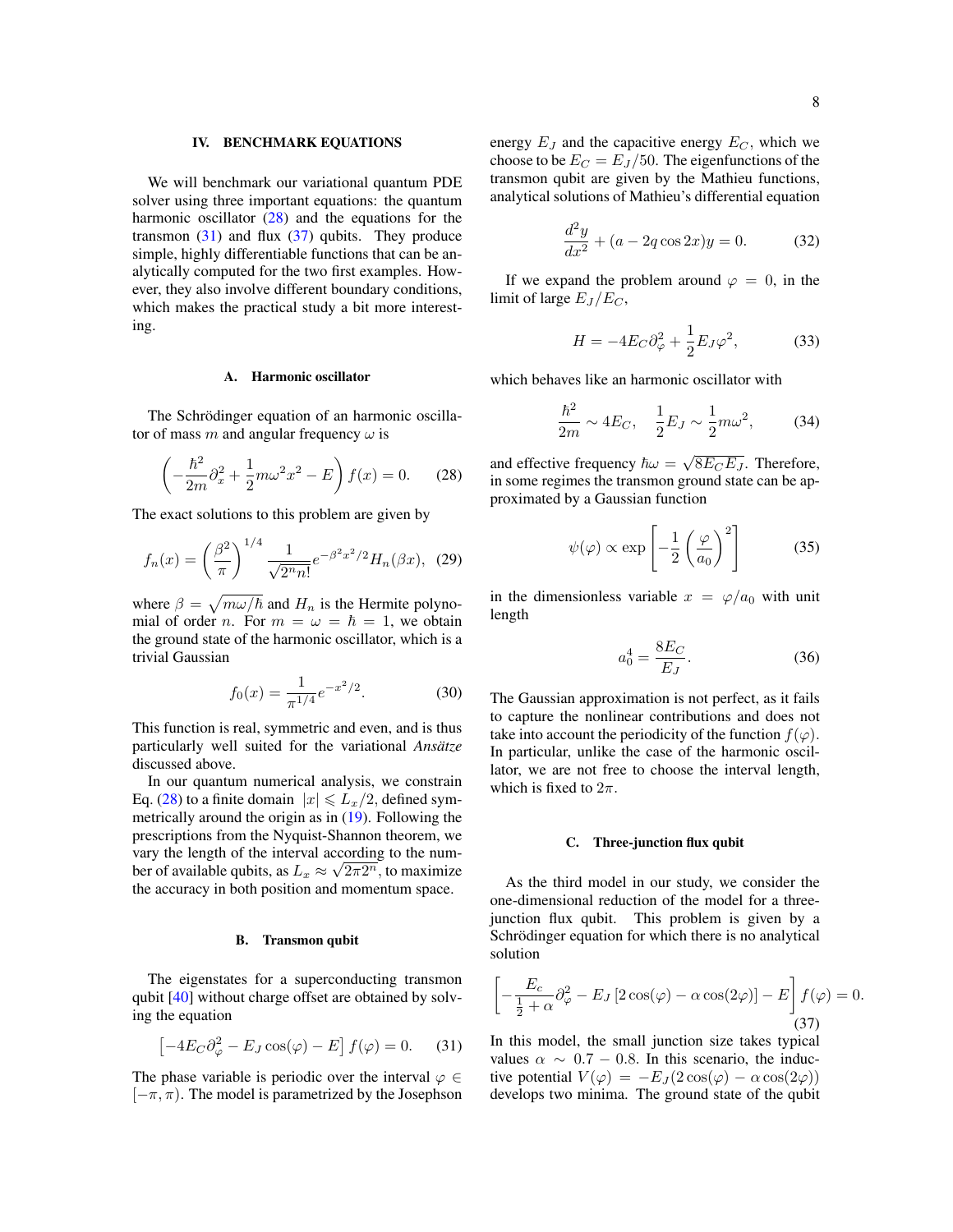is a wavefunction delocalized between those minima. The function  $f(\varphi)$  is symmetric, even, periodic and vanishes to zero towards the boundaries of the interval, which makes it adequate for our method. For the simulations we have chosen an inductive-tocapacitive energy ratio  $E_J/E_C = 50$  and a junction size  $\alpha = 0.7$ . These values produce a qubit with a gap that is comparatively smaller than that of the transmon qubit discussed before, thus requiring better estimates of the energy functional to distinguish the ground from the excited states.

## <span id="page-8-0"></span>V. NUMERICAL RESULTS

In this section we study the application of our variational quantum PDE solver to the harmonic oscillator, and the transmon and flux qubits. We use the ZGR and the R<sup>Y</sup> variational *Ansätze*, searching for the ground-state solution and energy for two, three, four, five, and six qubits. The first part of this study combines an idealized quantum computer simulated by QISKIT [\[37\]](#page-20-19), with three classical optimizers: COBYLA, a gradient-free method; SPSA, a stochastic optimizer with numerical gradient; and Adam, which we combine with an analytic estimate of the gradient  $[41, 42]$  $[41, 42]$  $[41, 42]$ . In Sec. [V E](#page-11-1) we discuss how the algorithm performs in a more realistic scenario with errors, analyzing how these errors affect both the evaluation of the function and its properties.

#### A. Figures of merit

When solving the PDEs we can compare the performance of the algorithms using different metrics, such as time, number of evaluations of the cost function, precision in the evaluation of the energy and precision in the determination of the encoded function. We focus on the last two.

To analyze the quality of the variational state at the end of the simulation we use the fidelity  $F[\psi_1, \psi_2] :=$  $|\langle \psi_1 | \psi_2 \rangle|^2$ . We may compute the fidelity between the variational states produced by the optimization  $W(\theta_{\text{opt}})|0\rangle$ , with the discretized function using the same number of qubits  $|f^{(n)}\rangle$ 

$$
F^{(n)} := \left| \langle f^{(n)} | W(\boldsymbol{\theta}_{\text{opt}}) | 0^{\otimes n} \rangle \right|^2. \tag{38}
$$

This first figure of merit may be arbitrarily small, but it does not characterize how much information we have about the continuous function that is the solution to our problem  $f(x)$ . To fully understand this



<span id="page-8-1"></span>Figure 4. Comparison of the infidelity figures of merit (the median and the standard deviation around the mean of 100 repetitions) for the ZGR *Ansatz* for the harmonic oscillator for the numerical limit. The theoretical infidelity  $1 - F<sup>t</sup>$  is the infidelity of the theoretical  $2<sup>n</sup>$ -point wavefunction interpolated up to  $2^{12}$  points and the theoretical  $2^{12}$ -point wavefunction. The *n*-qubit infidelity  $1 - F^{(n)}$  is the infidelity of the n-qubit function obtained from the optimization and the  $2^n$ -point theoretical function. The continuous infidelity  $1-F^{\infty}$  is the infidelity of the *n*-qubit function interpolated up to  $2^{12}$  points and the  $2^{12}$ -point theoretical function

we need to gauge the quality of the continuous function that we associate with the quantum register  $(8)$ . This gives us a different figure of merit, which we call the continuous fidelity, which is obtained by using the quantum Fourier interpolation algorithm [\(9\)](#page-2-3)

$$
F^{\infty} := \lim_{m \to \infty} \left| \langle f^{(n+m)} | U_{\text{int}}^{n,m} W(\boldsymbol{\theta}_{\text{opt}}) | 0^{\otimes n} \rangle \right|^2.
$$
\n(39)

In Fig. [4](#page-8-1) we compare the infidelities  $1 - F^{(n)}$  and 1 −  $F^{\infty}$  obtained with the ZGR *Ansatz* and the best optimization method. We also show, for comparison, the best numerical approximation  $(8)$  that we can obtain using a finite grid with  $2<sup>n</sup>$  points. Note how the errors in the quantum state overestimate our true knowledge of the function  $F^{(n)} \geq F^{\infty}$ . Consequently, in our later plots we will represent the median of the infidelities  $1-F^\infty$  over 100 repetitions of each simulation with different initial states or trajectories, and the error bars will be the standard deviation around the mean. Moreover, we estimate  $F^{\infty}$  using  $m = 12 - n$  extra qubits, which already gives a good converged measure.

In addition to the quantum state, we are also interested in how well we can estimate the properties of the solution to the PDE. We gauge this by evaluating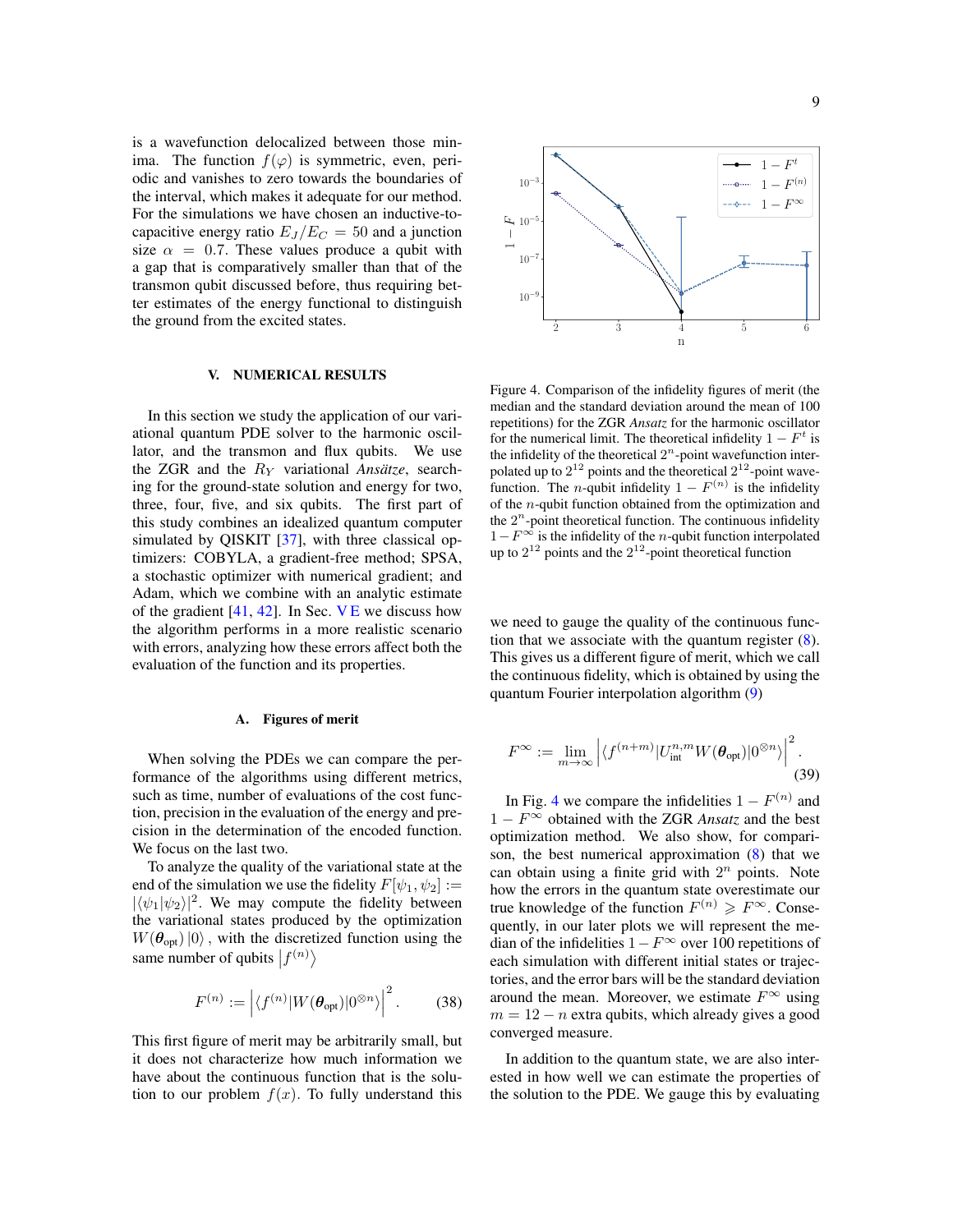

<span id="page-9-2"></span>Figure 5. Results of the simulations for two, three, four, five, and six qubits with 8192 evaluations for the harmonic oscillator using the ZGR and the R<sup>Y</sup> *Ansätze* with depths 1 (RY1) and 2 (RY2) and the COBYLA, SPSA and ADAM optimizers. (a) Continuous infidelity with  $n + m = 12$ . (b) Rescaled energy  $\bar{\varepsilon}$  [\(40\)](#page-9-1).

the relative error in the computation of the energy

<span id="page-9-1"></span>
$$
\varepsilon = \left| \frac{E_{t_n} - E_{\text{opt}}}{E_1 - E_0} \right|.
$$
\n(40)

This is a dimensionless figure of merit that is adapted to the natural energy scales of the problem:  $E_{t_n}$  is the theoretical energy obtained over a grid with  $2^n$ points,  $E_{opt}$  is the optimal energy derived by the algorithm, and  $E_1 - E_0$  is the energy difference between the lowest and first excited solutions of the PDE [\(1\)](#page-1-1). In idealized applications we expect  $\varepsilon$  and  $1 - F^{\infty}$  to be proportional to each other, but this is not always true in real-world quantum computers, as we see below.

#### <span id="page-9-0"></span>B. Harmonic oscillator

We applied the variational quantum PDE solver to the harmonic oscillator model from Sec. [IV A.](#page-7-1) The actual results are summarized in Table [I](#page-18-0) and Fig. [5.](#page-9-2) Figures [5\(](#page-9-2)a)-(c) show the infidelity  $1-F^{\infty}$  of the optimal state, as obtained with three different optimizers and three versions of the variational *Ansatz*. As reference, we also plot the lowest infidelity obtained with the best approximation  $(8)$  on the same grid. Figures [5\(](#page-9-2)d)-(f) illustrate the relative error in the prediction of the energy  $(40)$  for the same optimal states.

From these figures we conclude that the best optimization method is Adam, closely followed by SPSA. Both methods seem to excel due to their tolerance to the intrinsic uncertainty in the estimation of the energy. However, while Adam uses an analytic estimate of the cost-function's gradient [\[41,](#page-20-24) [42\]](#page-20-25), SPSA relies on an stochastic estimate with errors that get amplified by small denominators. Thus, even for the same *Ansatz*, SPSA leads to worse estimates of the function and of the optimal energy.

From Fig. [6](#page-10-1) we conclude that the ZGR *Ansatz* is the best variational *Ansatz* for this problem in the limited number of measurements. We attribute the difference in precision to the fact that the ZGR *Ansatz* is designed for the representation of continuous functions [\[1,](#page-19-0) [2\]](#page-19-1). In this *Ansatz*, every rotation builds on the previous ones in a smooth, easily differentiable fashion, without any loss of information. In the R<sup>Y</sup> *Ansatz*, however, the influence of different qubits and layers is more inefficiently transported by the layers of entangling unitaries, leading to the vanishing of gradients [\[43\]](#page-20-26). This chaotic nature is more manifest as we increase the number of qubits and parameters to optimize.

Also in Fig. [6](#page-10-1) we see that the number of measurements limits the achievable precision in any of the *Ansätze* (compare with Table [I,](#page-18-0) L-BFGS-B column). However, the infidelities obtained, in the range  $10^{-3} - 10^{-5}$ , are surprisingly below what is expected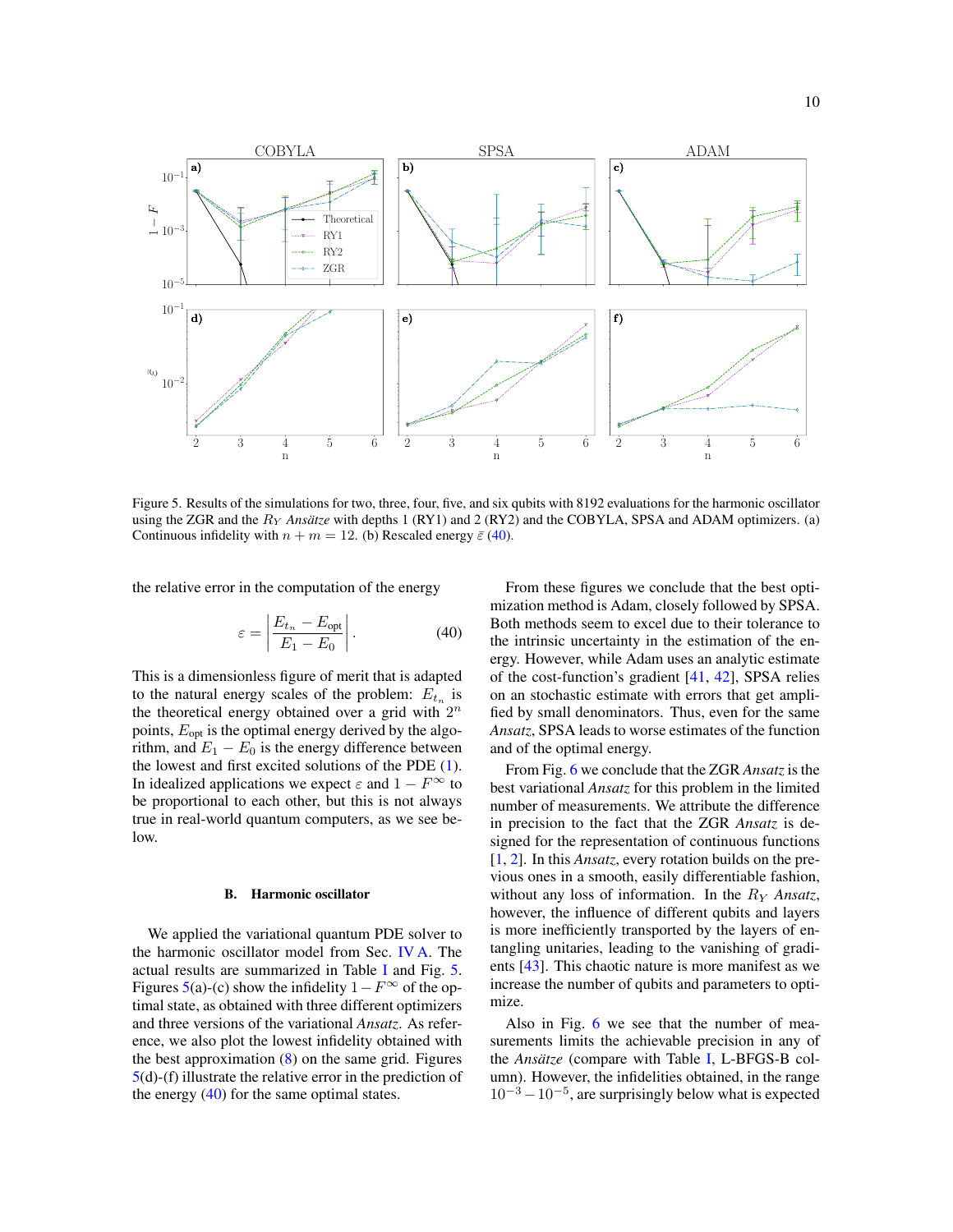

 $-2$  0 2 4  $\beta x$ 10−<sup>6</sup> 10−<sup>4</sup>  $10^{-2}$ Theoretical 12-qubit function Interpolated 12-qubit function Optimization 3-qubit function 0 500 1000 1500 2000 Iteration 0.48 0.49  $\mathbb{E}[\left.0.50\right]$ 0.51 0.52 b)  $\bar{E}_M$  $E_{t_n}$  $E(\boldsymbol{\theta})$ 

<span id="page-10-1"></span>Figure 6. Lowest infidelity results of the simulations for two, three, four, five, and six qubits with 8192 evaluations for the harmonic oscillator using the ZGR and the R<sup>Y</sup> *Ansätze* with depths 1 (RY1) and 2 (RY2). (a) Continuous infidelity with  $n + m = 12$ . (b) Rescaled energy  $\bar{\varepsilon}$  [\(40\)](#page-9-1).

from the statistical uncertainty with which we evaluate the cost function. To illustrate this, Fig.  $7(b)$  $7(b)$ shows one of the stochastic trajectories created by the Adam method for the ZGR *Ansatz*. As a dashed line we plot the evaluation of the cost function as returned by the simulator  $\bar{E}_M(\theta)$ , surrounded by a colored band that estimates the statistical uncertainty for  $M = 8192$  measurements. This trajectory and error band must be compared to the actual energy computed for the same parameters  $E(\theta)$ , without any uncertainty. This quantity approaches a relative error  $\bar{\varepsilon} \simeq 5 \times 10^{-3}$ , which is one order of magnitude below the statistical uncertainty, illustrating the power of stochastic optimization. Not only is the energy very well approximated by the stochastic optimization, but as shown in Fig.  $7(a)$  $7(a)$  we observe how with just three qubits we recover the theoretical wavefunction with high fidelity using interpolation. Very small Gibbs oscillations appear in the boundary of the interpolation interval due to not strictly periodic conditions.

<span id="page-10-2"></span>Figure 7. Result of the optimization for the Adam optimizer and the ZGR *Ansatz* for three qubits for the harmonic oscillator. a) Absolute value of the theoretical and optimization wavefunctions ( $\beta x$  is a dimensionless coordinate where  $\beta = \sqrt{m\omega/\hbar}$ . b) Value of the energy for each iteration.

With Fig. [8](#page-11-2) we explore the behavior of the algorithm as the number of evaluations increases. We show that the precision of the algorithm is limited by the number of evaluations in the quantum computer, as the more evaluations the better the estimate of the expectation value [Fig.  $8(b)$  $8(b)$ ]. By increasing the number of evaluations by a factor 4, we decrease the value of  $\bar{\varepsilon}$  by a factor 2. The increase in the precision of the algorithm is also manifest in the increase of the fidelity [Fig.  $8(a)$  $8(a)$ ].

# <span id="page-10-0"></span>C. Transmon qubit

The results of the transmon qubit simulations are shown in Figs.  $9(a)$  $9(a)$ -(f). These plots confirm the observations made for the harmonic oscillator. Once more, the Adam optimizer leads to the lowest infidelity results, due to the use of the analytic gradient. The ZGR *Ansatz* also behaves better than the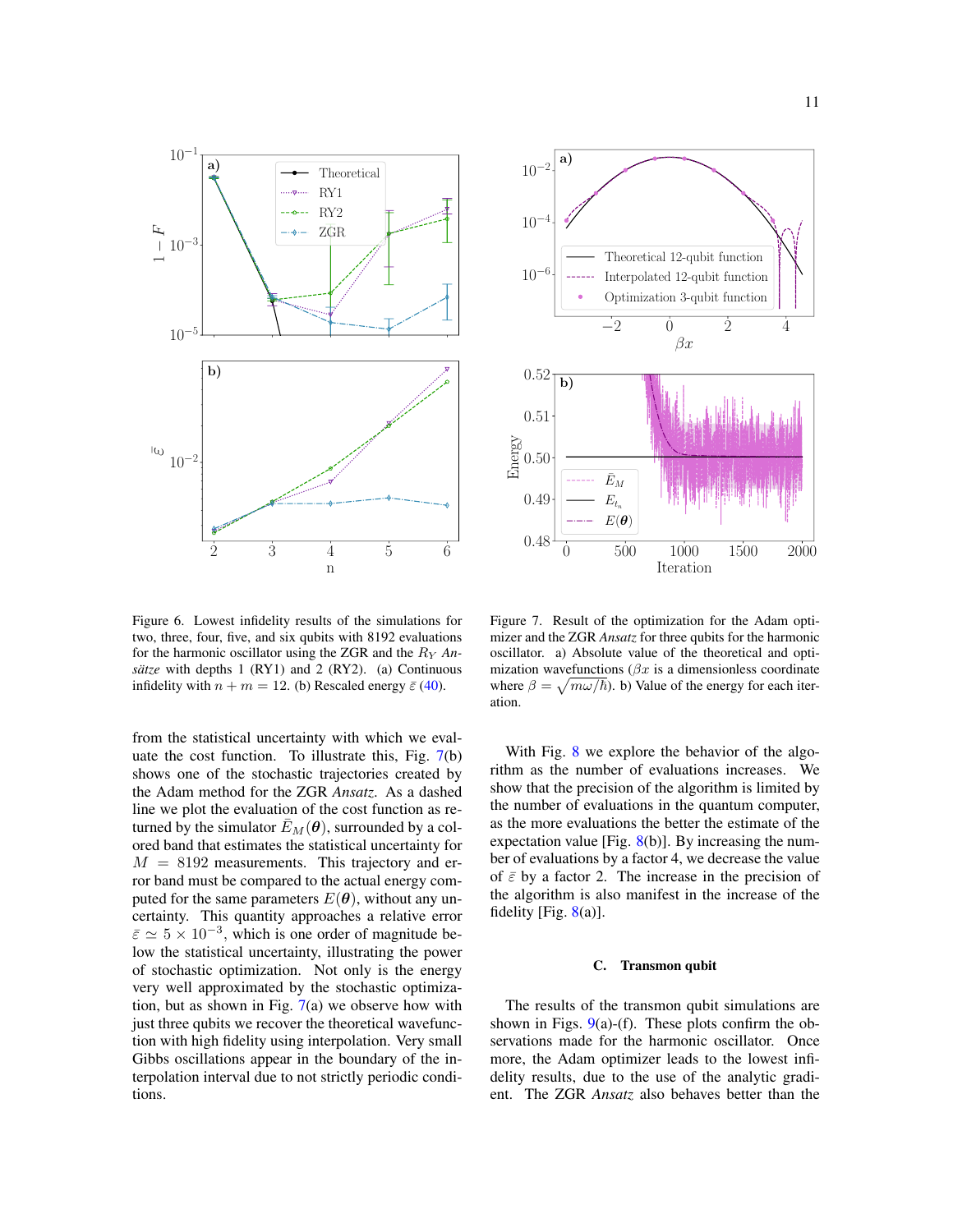

<span id="page-11-2"></span>Figure 8. Result of the optimization for the Adam optimizer and the ZGR *Ansatz* for 8192 and 32768 evaluations for the harmonic oscillator. (a) Continuous infidelity with  $n+m=$ 12. (b) Rescaled energy  $\bar{\varepsilon}$  [\(40\)](#page-9-1).

R<sup>Y</sup> *Ansatz*, and no *Ansatz* achieves the minimum infidelity that can be reached with three to six qubits, probably for the same reasons as before: local trapping and statistical uncertainty.

When we compare the harmonic oscillator and the transmon, we see that the latter is typically affected by greater infidelities. The zeroth-order solution of the Mathieu equation  $(32)$ , which is the transmon ground state, is more complicated to reproduce than the Gaussian function of the ground state of the harmonic oscillator  $(30)$ . First, this is a periodic function that does not strictly vanish on the boundaries. Second, contrary to the Gaussian function, we are not allowed to change the length of the interval to maximize the precision in both position and momentum space. All together, as shown in Table  $II$ , the achievable infidelities are in general worse for all *Ansätze*, even when using numerical exact optimizations (L-BFGS-B).

We chose the transmon qubit equation because it is a physically motivated problem. One might wonder about the utility of this method for the computation of actual properties, such as the energies and excitation probabilities of actual qubits. The relative errors that we have obtained,  $10^{-2} - 10^{-3}$ , are compatible with what can be expected from using 8192 shots. One could further decrease to the theoretical limits, using more measurements. However, in order to achieve a relative error below  $10^{-4}$  (a fraction of a megahertz), one would need to use about 100-10000 times more measurements in the final stages of the optimization. While this seems doable, it suggests the need to find better strategies for the energy evaluation or even the optimization itself.

#### <span id="page-11-0"></span>D. Flux qubit

We show the results of the resolution of the flux qubit equation [\(37\)](#page-7-6) in Figs.  $10(a)$  $10(a)$ -(f) and Table [III.](#page-19-16) The best performance is obtained for the ZGR *Ansatz* combined with the Adam optimizer. These results corroborate our previous observations, even though the ground state of the flux qubit is not a Gaussian and cannot by approximated by one. Thus, we can affirm that our method has succeeded at obtaining different types of solutions, as long as they verify the conditions in Sec. [III.](#page-5-0) The flux qubit ground state has no analytic solution, but we can compare the ground state to the numerically exact solution of the PDE solved by alternative techniques, in this case, the representation of the qubit in the charge basis. As shown in Fig. [11,](#page-13-0) the double-well structure of the qubit's potential creates a state that looks like the superposition of two Gaussians. The greater complexity of the flux qubit's ground state demands more qubits for an accurate representation, but already four qubits is enough to reach good results  $(10^{-5}$  infidelity) for the function representation. In contrast, the relative errors for the energy of the qubit are higher, but this can be explained by the fact that the ground and first excited state energies are comparatively closer, requiring a smaller absolute precision in the evaluation of the energy to be approximated.

# <span id="page-11-1"></span>E. Application to NISQ devices

Until now we have focused on the performance of our algorithm under noiseless circumstances. However, the actual motivation of variational methods is to work in NISQ devices, where qubits have finite lifetimes and gates are imperfect, but even imperfect variational constructs can be optimized to approach the ideal limits [\[22\]](#page-20-5). In a similar spirit, we will now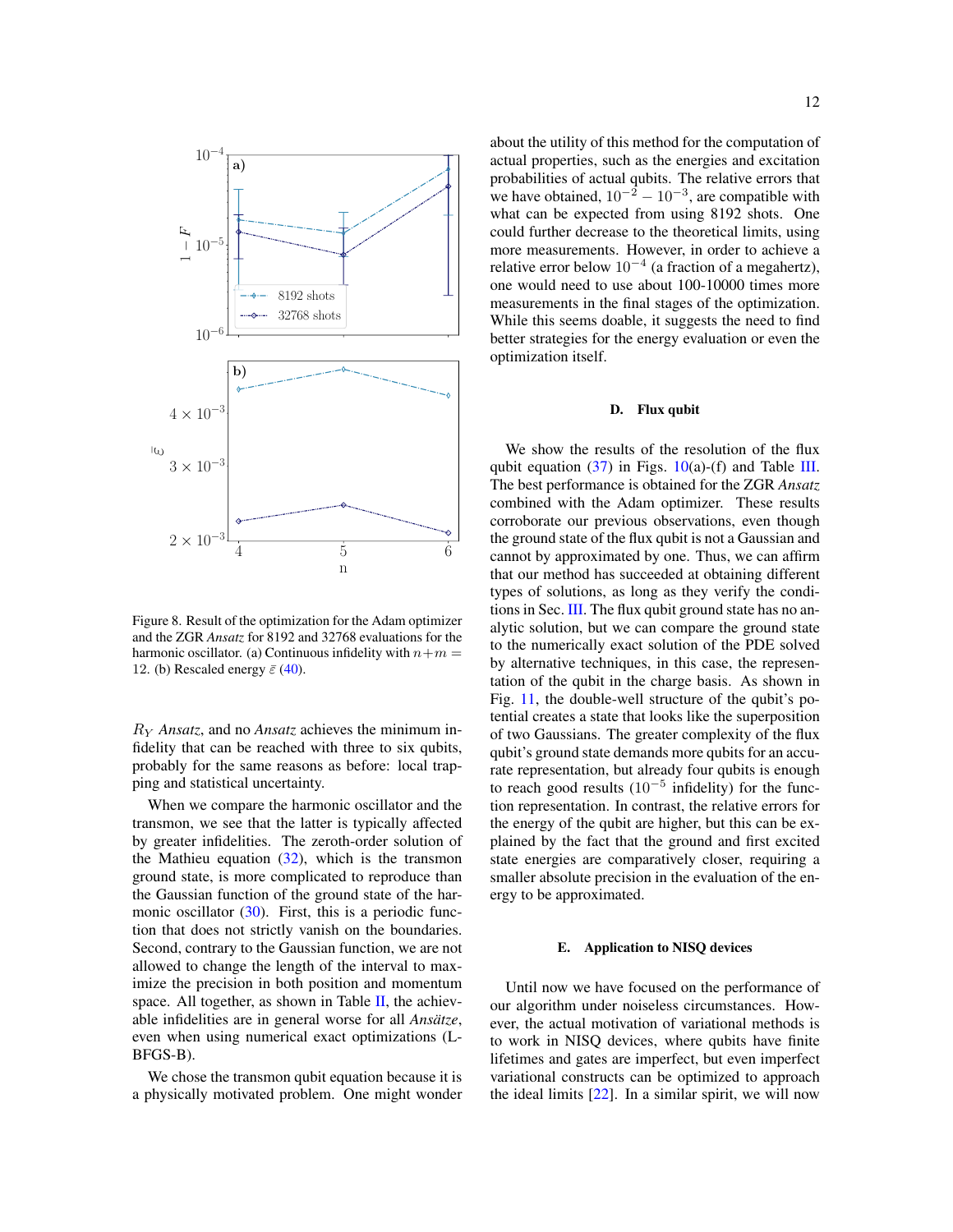

<span id="page-12-0"></span>Figure 9. Results of the simulations for two, three, four, five, and six qubits with 8192 evaluations for the transmon qubit using the ZGR and the R<sup>Y</sup> *Ansätze* with depths 1 (RY1) and 2 (RY2) and the COBYLA, SPSA and ADAM optimizers. (a) Continuous infidelity with  $n + m = 12$ . (b) Rescaled energy  $\bar{\varepsilon}$  [\(40\)](#page-9-1).



<span id="page-12-1"></span>Figure 10. Results of the simulations for two, three, four, five, and six qubits with 8192 evaluations for the flux qubit using the ZGR and the R<sup>Y</sup> *Ansätze* with depths 1 (RY1) and 2 (RY2) and the COBYLA, SPSA and ADAM optimizers. (a) Continuous infidelity with  $n + m = 12$ . (b) Rescaled energy  $\bar{\varepsilon}$  [\(40\)](#page-9-1).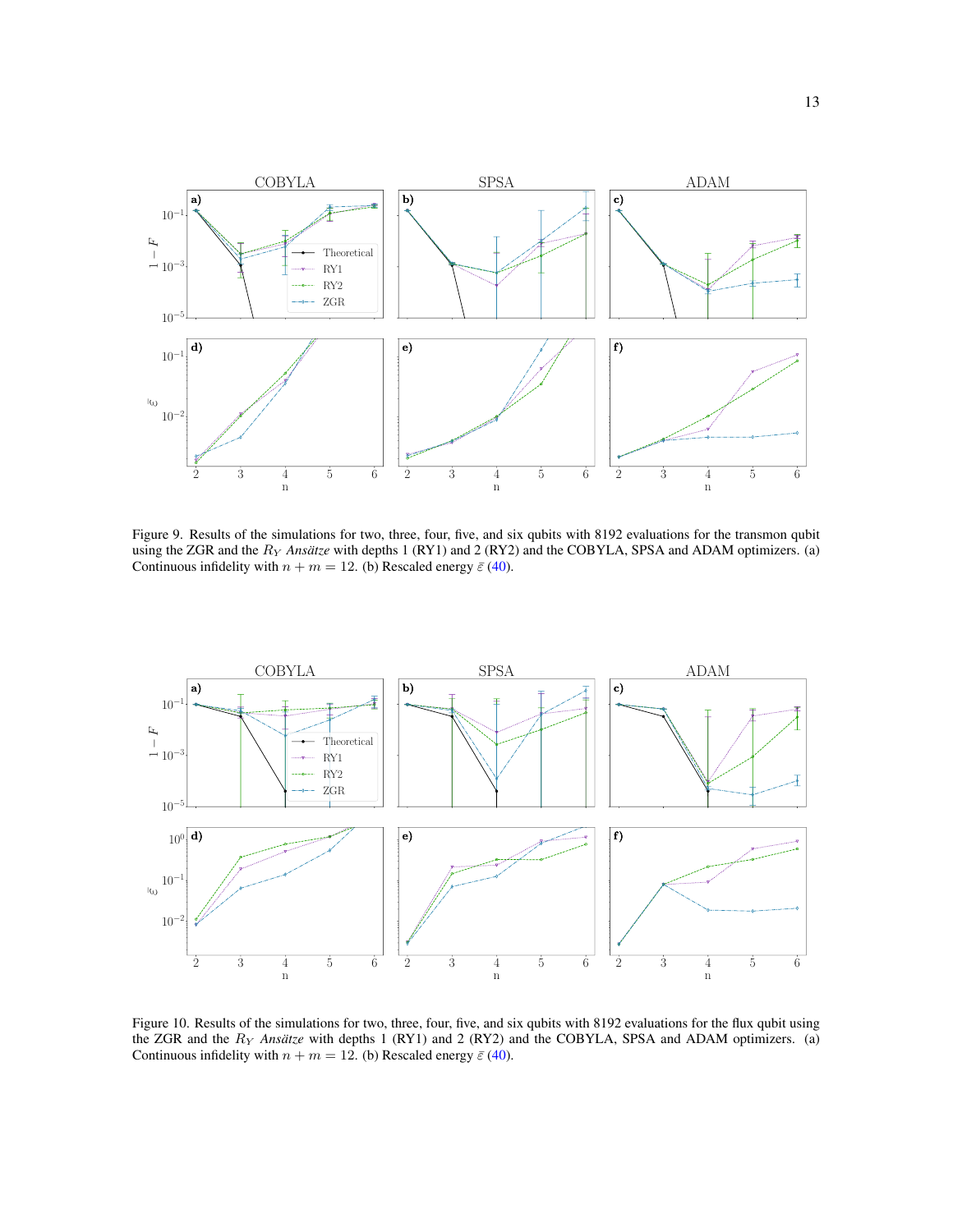

<span id="page-13-0"></span>Figure 11. Absolute value of the ground state of the flux qubit. We show the theoretical eigenstate as well as the discretized and interpolated solution of our algorithm for the four-qubit RY1 *Ansatz* using the L-BFGS-B optimizer.

evaluate the noise tolerance of the variational quantum PDE solver, to understand its suitability for existing and near-term quantum computers. Our study is performed using a simulator of the ibmq\_santiago five-qubit quantum computer [\[37\]](#page-20-19). This simulator allows us to store the noise model, coupling map, and basis gates so that each computation is subject to identical conditions. The noise model includes the gate error probability and gate length for each basis gate and qubit, and the readout error probabilities and  $T_1$  and  $T_2$  relaxation times for each qubit. For this device,  $T_1$  and  $T_2$  are of the order of 100  $\mu$ s, and the readout probability is  $\sim 10^{-2}$ . The gate error for single-qubit gates is of order  $10^{-3} - 10^{-4}$  with gate length of order 10 ns, while both the gate error and length are one order of magnitude greater for twoqubit gates-

Our study applies the R<sup>Y</sup> *Ansatz* with depth 1 to the solution of the harmonic oscillator, using the SPSA optimizer. We chose the *Ansatz* and problem that provide the best fidelities, with the least number of gates, combined with an optimizer that is expected to perform well in noisy problems. Figure  $12(a)$  $12(a)$  shows the infidelity of the continuous function in the noiseless and noisy simulations. The fidelity decreases with the number of qubits due to the greater number of gates, which introduce more errors and increase the effect of decoherence due to the longer time of the circuit. However, for a small number of qubits, it is possible to obtain a reasonably small infi-



<span id="page-13-2"></span>Figure 12. Results for the ideal (noiseless) and noisy (ibmq\_santiago noise model) optimization for the SPSA optimizer and the RY1 *Ansatz* with 8192 evaluations for the harmonic oscillator. (a) Continuous infidelity with  $n+m=$ 12. (b) Rescaled energy  $\bar{\varepsilon}$  [\(40\)](#page-9-1).

delity of order  $10^{-4}$  for three qubits, which allows us to reconstruct the theoretical continuous wave function.

Although the optimization of the parameters is successful, we obtain a very significant error in the evaluation of the energy [Fig.  $12(b)$  $12(b)$ ], even for a small number of qubits. We attribute this error to the circuits that we use to evaluate the energy in position and momentum space. We can confirm this hypothesis using the QISKIT quantum tomography toolbox for a small number of qubits, using the ibmq\_santiago simulator. As shown in Fig. [13,](#page-14-1) the errors in the two circuits can be quite significant and are larger in momentum space because of the gates that are required for the QFT.

Despite the errors in these circuits, the fact that we obtain a good quality estimate of the function itself suggests that we can apply error mitigation and zeronoise extrapolation [\[44\]](#page-20-27). To test this hypothesis, we repeat the simulations using a simpler noise model dominated by thermal relaxation, where we can tune  $T_1$ , but still use the coupling map and basis gates of

<span id="page-13-1"></span> $1$  The results are for the ibmq\_santiago calibration with date 17 March 2021.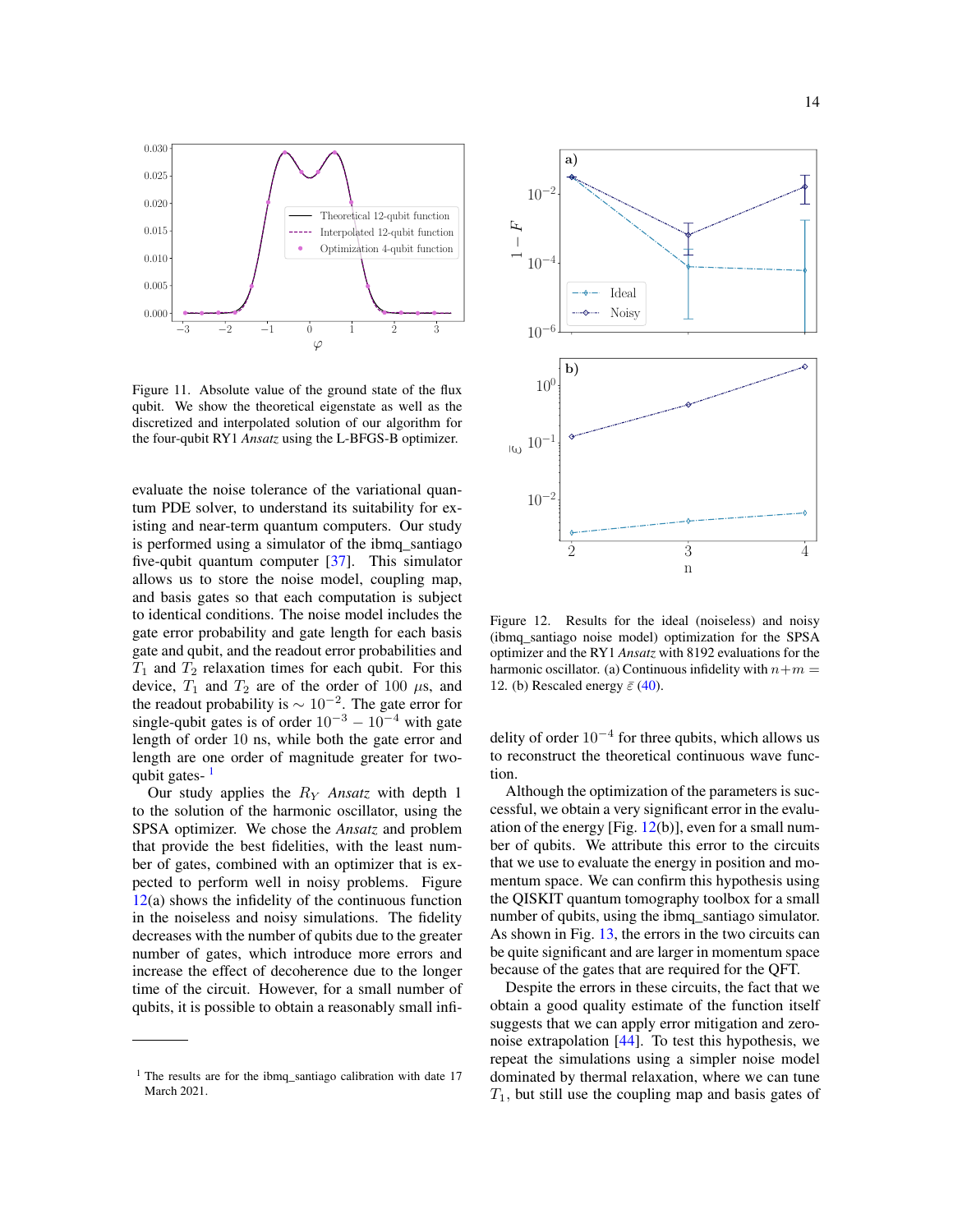

<span id="page-14-1"></span>Figure 13. Circuit infidelity for the position  $1 - F_x$  and momentum  $1 - F_p$  circuits for the harmonic oscillator for the RY1 *Ansatz* for 100 repetitions with 8192 evaluations each and using the ibmq\_santiago noise model.

the ibmq\_santiago five-qubit device. In this study we prepare a quantum circuit with the optimal solution for three qubits and compute the mean energy averaging over 100 repetitions of the simulation with 8192 evaluations each of them, for different values of  $T_1$ . We use this mean energy to compute  $\varepsilon$  [Eq. [\(40\)](#page-9-1)]. As Fig. [14\(](#page-14-2)a) shows, if  $T_1 \ge 2.5 \mu s$ , the energy admits a Taylor expansion of fifth order

$$
E(T_1) = E_0 + \sum_{n} \epsilon_n \frac{1}{T_1^n}.
$$
 (41)

This expansion can be used by itself or with Richardson extrapolation [\[44\]](#page-20-27) to estimate values of the energy with a lower error, of order  $\varepsilon \sim 10^{-2}$  for values of  $T_1 \sim 50 - 100 \,\mu s$ , which are within the experimental range.

We have also tested the noise resilience of our algorithm using a more complex equation, the Schrödinger equation of the flux qubit  $(37)$ . Let us recall that the energy spectrum of the flux qubit has a much smaller gap between the ground and first excited states than the one of the transmon. Moreover, the wave function is a superposition of two Gaussians on two separate wells and thus requires more points to achieve a low-infidelity interpolation. Overall, this results in greater errors in the estimation of the energy, even under noiseless circumstances (c.f. Figs. [10\)](#page-12-1). Therefore, the error mitigation is expected to perform worse than for the harmonic oscillator.

In Fig.  $14(b)$  $14(b)$  we show the results of the noisy simulations with four qubits for the flux qubit. We observe that the increase of the number of qubits, and hence quantum gates and their associated errors, together with the nature of this equation, leads to worse results,



<span id="page-14-2"></span>Figure 14. Zero-noise extrapolation results (RY1 *Ansatz* with thermal relaxation and 100 repetitions with 8192 evaluations for each simulation). (a) Harmonic oscillator (three qubits). (b) Flux qubit (four qubits).

as expected. The values of  $\varepsilon$  admit a fifth-order Taylor expansion, only if  $T_1 \geq 5\mu$ s. Moreover, when using Richardson extrapolation, we cannot obtain a low error in the estimation of the energy for state-of-the-art values of  $T_1$ , and just for values of  $500 - 1000 \mu s$  we reach errors of order  $\varepsilon \sim 10^{-2}$ . This points to the necessity of larger thermal relaxation times in real noisy quantum computers to estimate the ground-state energy of more complex Hamiltonians.

# <span id="page-14-0"></span>VI. CONCLUSIONS AND FUTURE **PERSPECTIVES**

We have developed a set of quantum Fourier analysis techniques to efficiently encode continuous functions and differential operators in quantum registers. Our study showed that spectral methods leverage the potential of the quantum register, approximating these problems with an error that decreases doubly exponentially in the number of qubits, in op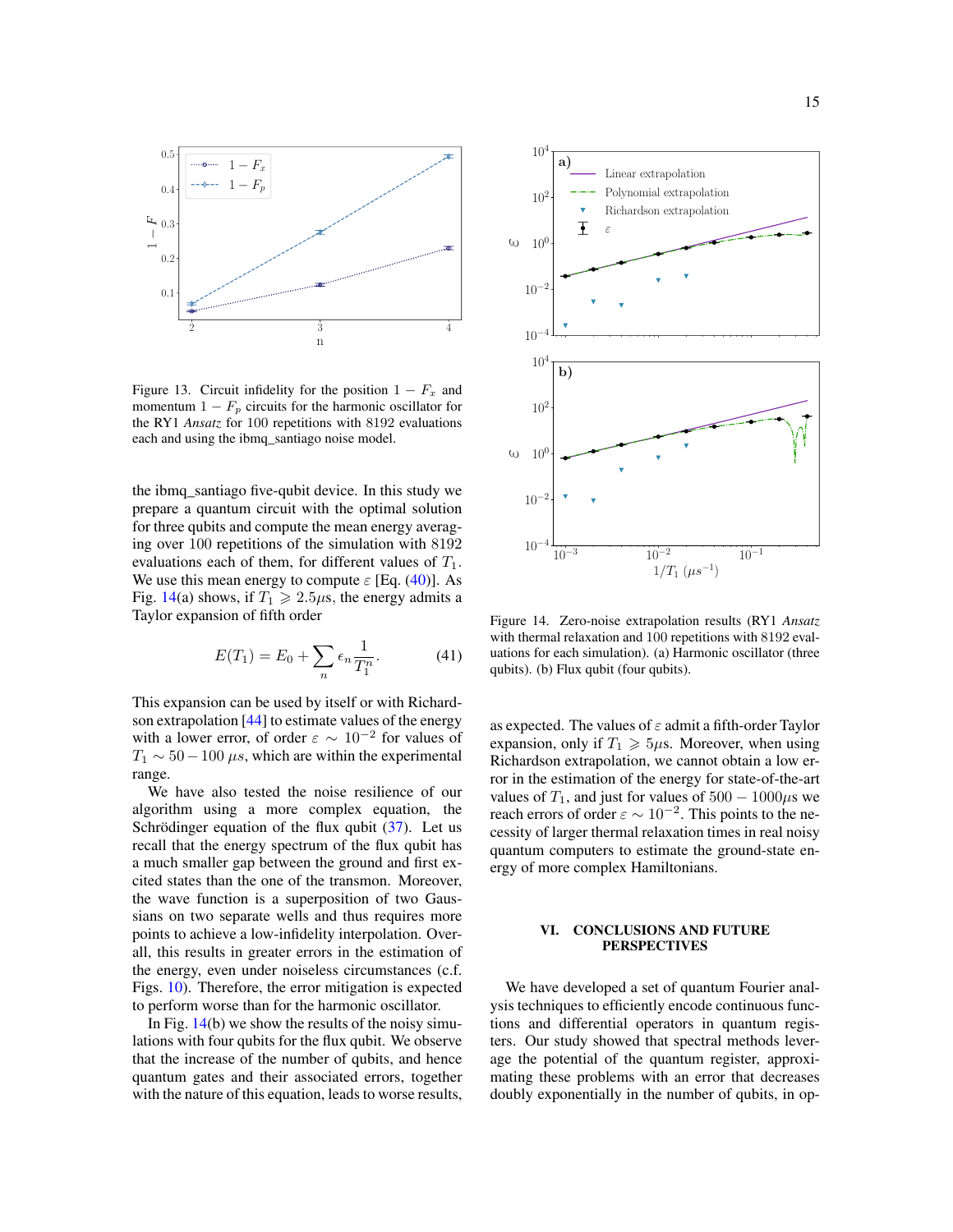timal circumstances. We illustrated the performance of these methods by creating a variational quantum algorithm to solve the eigenvalue problem of physically motivated Hamiltonian PDEs. We combined this algorithm with newer variational *Ansätze* that are better suited to describe continuous differential functions or which include symmetries. We have tested these ideas in idealized scenarios with infinite or a limited number of measurements, obtaining excellent accuracy  $(10^{-5}$  infidelity) even with small numbers of qubits. In addition, under the presence of noise sources, the algorithm is still efficient, reaching high-fidelity results  $(10^{-3} - 10^{-4}$  infidelity) for three qubits.

As in all variational methods, we have seen that the accuracy is ultimately limited by our statistical uncertainty in the determination of the cost function and the analytic gradients. Assume, for instance, that we want to use the present method to study a transmon qubit. Reaching the required experimental precision, with errors  $\varepsilon \simeq 10^{-4}$ , can be costly in a scenario of NISQ computers with limited access and temporal stability. It also requires significant improvements in both the classical optimization and the quantum evaluation of properties. These are the limitations that current NISQ devices need to overcome to achieve the favorable scalings provided by our quantum Fourier algorithms. In such a scenario, it may be worth considering alternative quantum-inspired methods that can benefit from similar encodings, and also provide heuristic advantages for the same type of equations [\[33\]](#page-20-15). Nevertheless, our algorithm succeeds in proving the high efficiency of the quantum Fourier analysis representation, achieving high fidelities with a low number of qubits (three to four qubits).

More generally, our investigation opens several avenues for future research. First, less demanding gradient computing techniques can also be implemented [\[45\]](#page-20-28), which will also be required to extend this method to solve in higher dimensional spaces. Second, the good results obtained for the Ry *Ansatz* with low depth, as well as with the more general ZGR *Ansatz*, suggest the possibility to develop simplified *Ansätze* that encode smooth functions in quantum states with lower circuit depth. Such a possibility is supported by heuristic studies of the entropy growth with the discretization density [\[33\]](#page-20-15), but a precise scaling and the ideal structure of the circuit is still missing. Undoubtedly, such results would also be of interest for applications in quantum machine learning.

Regarding the generality of the equations, our work has focused on Hermitian operators with lower bounded spectra. For more general static equations, which are still of the form  $(D(\nabla)+V-E)f=0$ , one may extend the algorithm to work with self-adjoint operators, as it is usually done in the study of Lindblad operators, by analyzing the square of the equation  $(D(\nabla) + V - E)^{\dagger} (D(\nabla) + V - E) f = 0$ . The main obstacle in this analysis is the cost of studying products such as  $D(\nabla)V(\mathbf{x})$ , which, while still amenable to computation with our methods, undoubtedly demand a larger number of gates and probably must be delegated to error-corrected quantum computers.

With respect to fault-tolerant quantum computers, we see many opportunities to enlarge the scope of quantum numerical analysis algorithms based on spectral methods. As discussed in the text, Fourier encodings have favorable scaling in the number of qubits needed to encode smooth, highly differentiable functions, such as the ones we find in many relevant physical problems, and also in other realms of scientific computing. One interesting avenue for study is to combine spectral methods with the tools of quantum simulation to solve initial-value problems, which are more challenging than the eigenvalue problems developed here. Moreover, it will be interesting to explore how these methods can be merged with amplitude estimation to better interrogate the properties of general functions.

## VII. ACKNOWLEDGMENTS

This work was funded by MCIN/AEI/10.13039/501100011033 and "FSE invierte en tu futuro" through an FPU Grant FPU19/03590. J.J.G.-R. and P.G.-M. acknowledge support from Spanish Project No. PGC2018-094792- B-I00 (MCIU/AEI/FEDER, UE), CAM/FEDER Project No. S2018/TCS-4342 (QUITEMAD-CM), and CSIC Quantum Technology Platform PT-001.

# APPENDIX

# A. FOURIER SPECTRAL METHOD ERRORS

In this appendix we summarize well-known results from Fourier analysis regarding decomposition, truncation, interpolation, and differentiation of functions, following Refs. [\[46,](#page-20-29) [47\]](#page-20-30). We use these results in the article to discuss the errors of our method.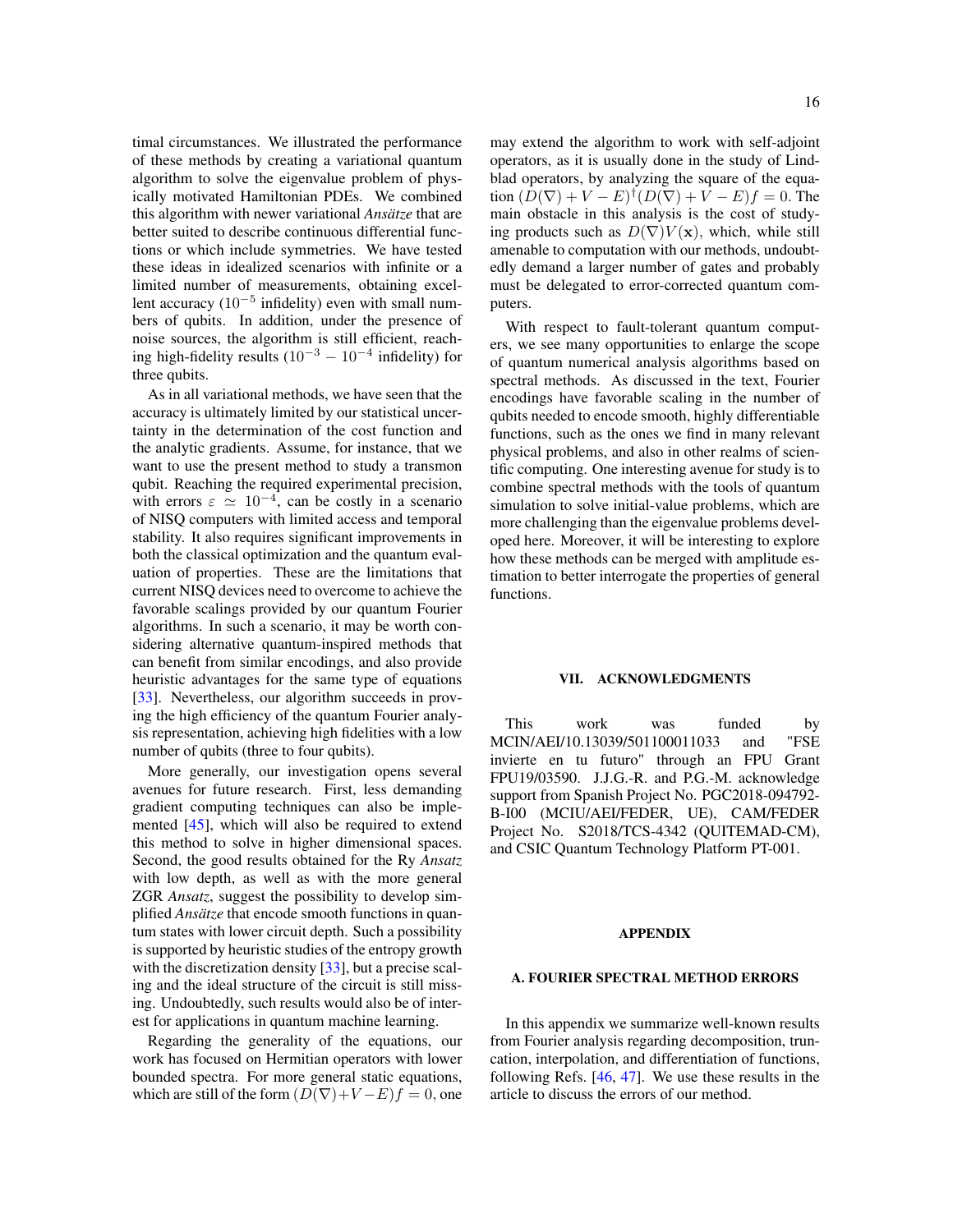# 1. Fourier series errors

Spectral methods approximate the solution of a differential equation using a sum of orthogonal basis functions [\[46\]](#page-20-29). In this work we propose to use the Fourier modes. For simplicity, we can focus on onedimensional function spaces, rescaled to the  $[0, 2\pi)$ interval. The Fourier modes

$$
\phi_k(x) = \frac{1}{\sqrt{2\pi}} e^{-ikx}, \quad k \in \mathbb{Z}, \tag{42}
$$

are an orthonormal basis of square-integrable functions  $L^2_{[0,2\pi]}$ . The Fourier series is the expansion of a function on this basis

$$
f(x) = \sum_{k=-\infty}^{\infty} \hat{f}_k \phi_k,
$$
 (43)

using the Fourier coefficients  $\hat{f}_k, k \in \mathbb{Z}$ 

<span id="page-16-0"></span>
$$
\hat{f}_k = (\phi_k, f) = \frac{1}{\sqrt{2\pi}} \int_0^{2\pi} f(x)e^{ikx} dx.
$$
 (44)

In numerical applications we can only take care of a limited number of Fourier coefficients, working with the truncated Fourier series

$$
P_N f(x) = \sum_{k=-N/2}^{N/2} \hat{f}_k \phi_k.
$$
 (45)

This truncation introduces an error that can be quantified as

$$
||f(x) - P_N f(x)||^2 = \sum_{|k|=N/2+1}^{\infty} |\hat{f}_k|^2.
$$
 (46)

This error is finite, but it depends on how fast the Fourier coefficients [\(44\)](#page-16-0) decay to zero, which they always do according to the Riemann-Lebesgue lemma. On the one hand, if  $f(x)$  is m times continuously differentiable in  $[0, 2\pi]$   $(m \ge 1)$  and if  $f^{(j)}$  is periodic for all  $j \leq m - 2$ , then  $\hat{f}_k = O(1/k^m)$  [\[47\]](#page-20-30), and the truncation error for  $f \in H_p^m(0, 2\pi)$  (where  $H_p^m$  is the Sobolev space, i.e., the space of functions whose first  $m - 1$  derivatives are periodic) is of order [\[47\]](#page-20-30)

$$
||f(x) - P_N f(x)|| = O(N^{-m}).
$$
 (47)

On the other hand, if  $f(x)$  is an analytic function  $f(x) \in C^{\infty}$  and periodic with all its derivatives on  $[0, 2\pi]$ , the decay of the kth Fourier coefficient is faster than any negative power of  $k$  [\[47\]](#page-20-30). More precisely, when  $f(x)$  is periodic with period  $2\pi$  and analytic in a strip of radius  $r > 0$  centered around the real axis  $Im z < r$ , the truncation error decays exponentially [\[47\]](#page-20-30)

$$
||f(x) - P_N f(x)|| = O(e^{-rN}).
$$
 (48)

# 2. Discrete interpolation errors

Our method is based on an interpolation technique that replaces the Fourier coefficients in  $P_N f(x)$  with those coming from a discrete Fourier transform. Assuming a discretization of the interval  $[0, 2\pi)$  using N points with  $x_j = 2\pi j/N$  and  $-N/2 \le k \le N/2-1$ , those coefficients are

<span id="page-16-1"></span>
$$
\tilde{f}_k = \sqrt{\frac{2\pi}{N}} \sum_{j=0}^{N-1} f(x_j) \phi_j^* = \frac{1}{\sqrt{N}} \sum_{j=0}^{N-1} f(x_j) e^{ikx_j}.
$$
\n(49)

Using these coefficients we construct a Fourier interpolant  $I_N f(x)$  of degree  $N/2$  as the sum

$$
I_N f(x) := \sqrt{\frac{2\pi}{N}} \sum_{k=-N/2}^{N/2-1} \tilde{f}_k \phi_k(x) \qquad (50)
$$

that reproduces the values of the original function over the same lattice  $I_N f(x_j) = f(x_j)$ .

The discrete Fourier transform [\(49\)](#page-16-1) differs from the exact Fourier coefficients  $f_k$  [Eq. [\(44\)](#page-16-0)] by an amount  $R_N$  called the aliasing term

$$
R_N := \tilde{f}_k - \hat{f}_k = \sum_{m = -\infty, m \neq 0}^{\infty} \hat{f}_{k \pm mN}.
$$
 (51)

Due to the orthogonality of the Fourier coefficients, the Fourier series truncation and the aliasing onto the lattice commute. The difference between the original function and the interpolated one can thus be written as

$$
\| f(x) - I_N f(x) \|^2 = \| f(x) - P_N f(x) \|^2
$$
 (52)  
+ 
$$
\| R_N f(x) \|^2.
$$

The interpolation error  $|| f(x) - I_N f(x) ||$  behaves asymptotically like the truncation error [\[47,](#page-20-30) [48\]](#page-20-31), depending similarly on the differentiability properties of the function. In particular, for bandwidth-limited or more specifically analytical functions, the error of the interpolation decreases exponentially with the number of points on the lattice N.

#### 3. Gibbs phenomenon

Even if the function under study is almost everywhere differentiable, a Fourier series will exhibit Gibbs oscillations around any discontinuity of the function or its derivatives. Those oscillations are evidence of the fact that such discontinuities require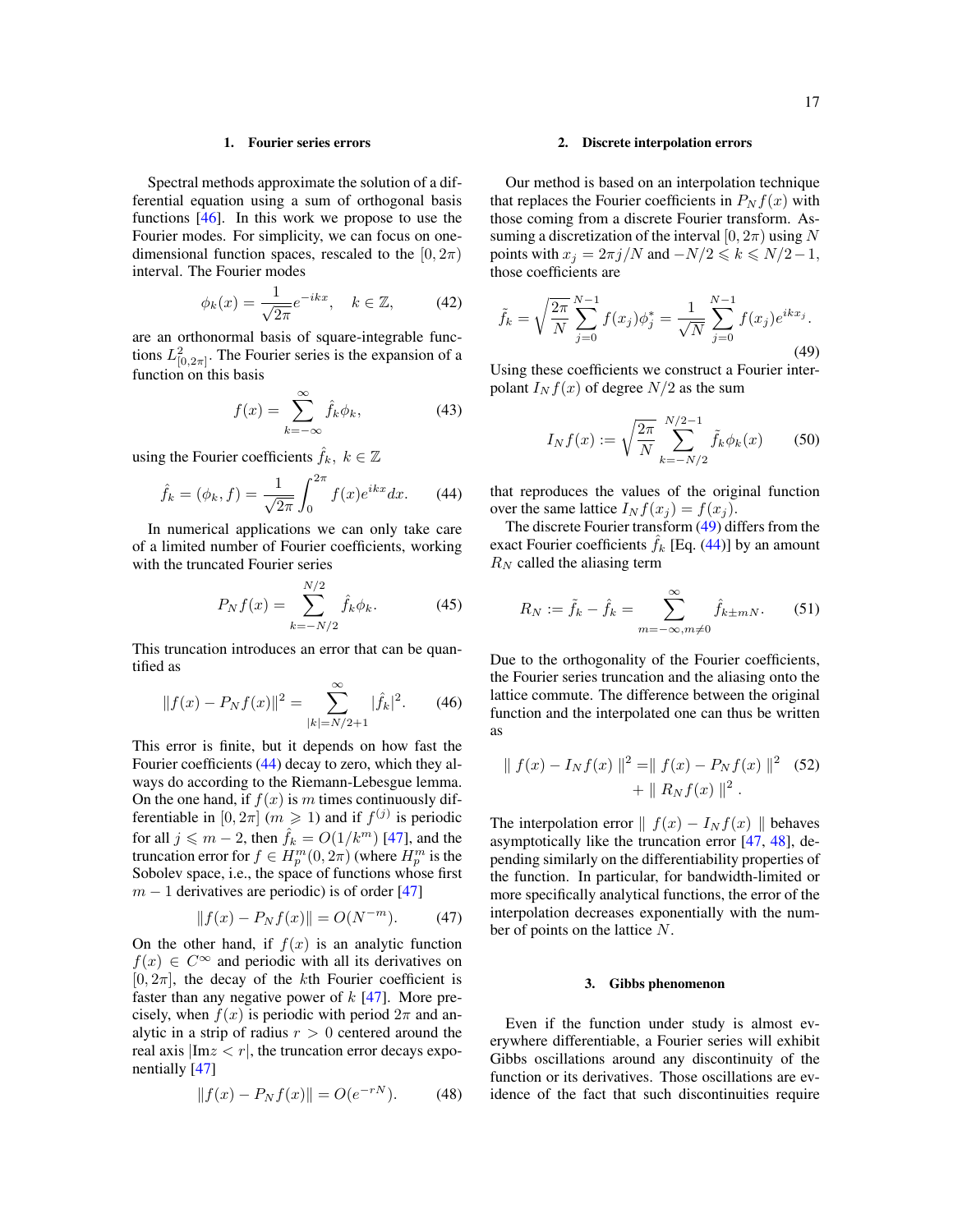arbitrarily large frequencies. Assume for instance a piecewise continuously differentiable periodic function  $f(x)$ ,  $x \in [0, 2\pi]$  with a jump discontinuity at  $x = x_0$ . Let us write its truncated Fourier series [\[47\]](#page-20-30)

$$
P_N f(x) = \frac{1}{2\pi} \int_0^{2\pi} \left[ \sum_{k=-N/2}^{N/2} e^{-ik(x-y)} \right] f(y) dy
$$
  
=  $\frac{1}{2\pi} \int_0^{2\pi} D_N(x-y) f(y) dy,$  (53)

using the Dirichlet kernel  $D_N(\xi)$ 

$$
D_N(\xi) = 1 + 2 \sum_{k=1}^{N/2} \cos(k\xi).
$$
 (54)

Around the discontinuity, the Fourier series can be approximated [\[47\]](#page-20-30) by

$$
P_N f(x) \simeq \frac{1}{2} \left[ f(x_0^+) + f(x_0^-) \right]
$$
(55)  
 
$$
+ \frac{1}{2\pi} \left[ f(x_0^+) - f(x_0^-) \right] \int_0^{x - x_0} D_N(y) dy,
$$

as  $N \to \infty$ . An analysis of the second term reveals that the Dirichlet kernel distorts the function's jump by a fixed factor  $(0.089489872236...)$  that is around 9%. Unfortunately, this phenomenon also affects the interpolated version of the function, as it can be seen by using the trapezoidal quadrature rule to relate [\(53\)](#page-17-0) with

$$
I_N f(x) = \frac{1}{N} \sum_{l=0}^{N-1} \sum_{k=-N/2}^{N/2} f(x_l) e^{-ik(x_j - x_l)}
$$
(56)  
= 
$$
\frac{1}{N} \sum_{l=0}^{N-1} D_N(x_j - x_l) f(x_l).
$$

In practice, Gibbs oscillations only affect the precise values of the function around discontinuities. However, they do not affect the limit of computations with  $P_N f(x)$  or  $I_N f(x)$  in the approximations of integrals and other observables, where the effect of such distortions averages out and decays algebraically as  $N \to \infty$ .

# 4. Differentiation errors

We can use the exact Fourier transform to easily compute the derivative of a function  $f(x)$ . However, in our method we use a discretization of the derivative that results from differentiating the interpolated function  $(D_N f)(x) := \partial_x I_N f(x)$ . As opposed to truncation, interpolation and differentiation do not commute due to the aliasing [\[46\]](#page-20-29).

<span id="page-17-0"></span>We can analyze the errors associated with the interpolation derivative [\[47\]](#page-20-30) assuming a differentiable function  $f \in H_p^m(0, 2\pi)$  from a Sobolev space  $H_p^m(0, 2\pi)$  that supports  $m \geq 1$  derivatives

$$
||f'(x) - \mathcal{D}_N f(x)|| = O(N^{1-m}).
$$

As before, if the function is analytic, we can improve this bound, which becomes exponentially small in the discretization [\[49\]](#page-20-32).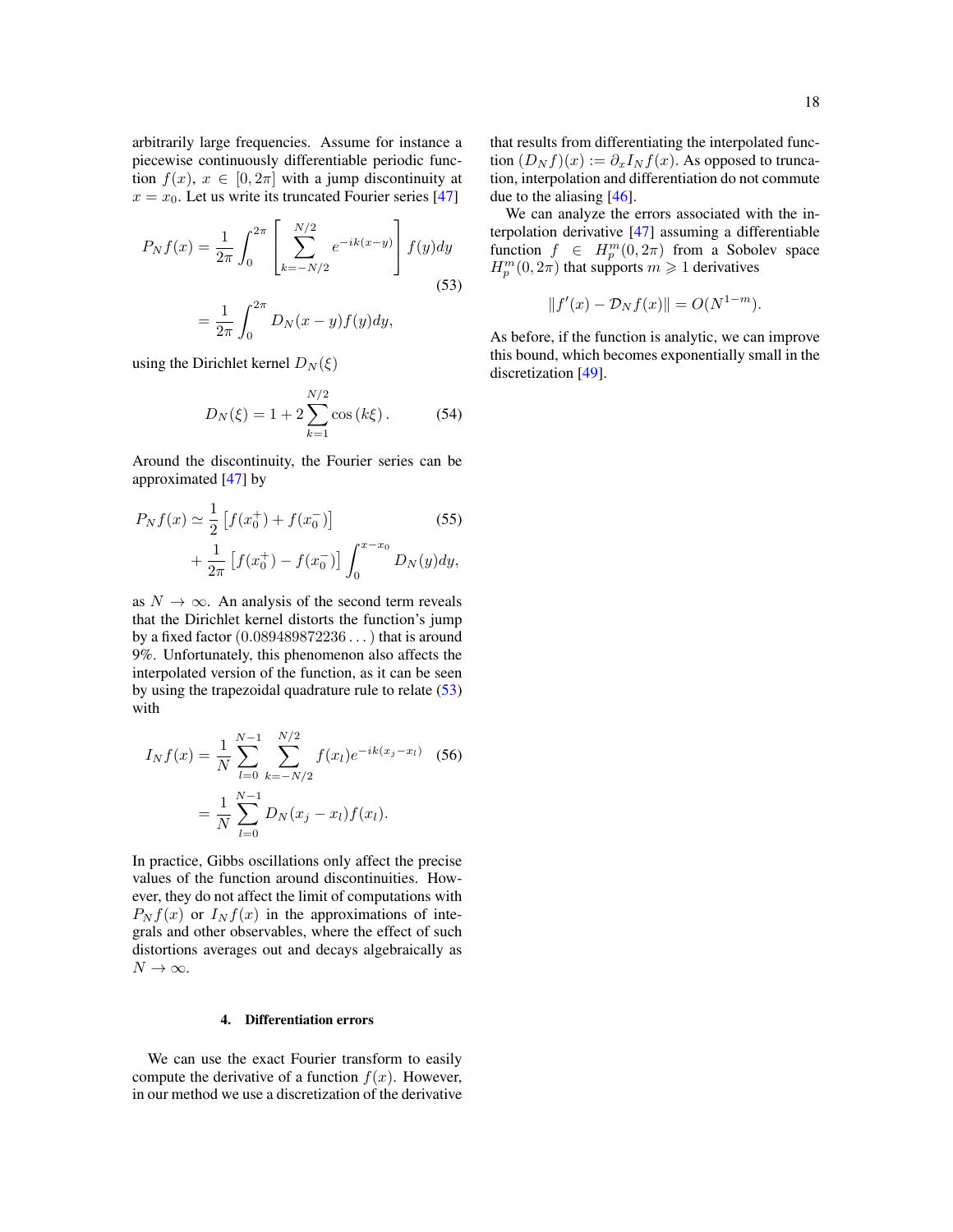| Qubits         | Ansätze | Parameters     | CNOT gates     | $1$ – $F^\infty$ | $1$ $ F^{\infty}$ | $1-F^{\infty}$ | $1-F^{\infty}$        |
|----------------|---------|----------------|----------------|------------------|-------------------|----------------|-----------------------|
|                |         |                |                | <b>COBYLA</b>    | <b>SPSA</b>       | Adam           | L-BFGS-B              |
| 2              | RY1     | 2              | 1              | 0.0320(7)        | 0.03182(7)        | 0.03185(4)     | $3.19 \cdot 10^{-2}$  |
| 2              | RY2     | 3              | 1              | 0.0310(8)        | 0.03184(3)        | 0.03185(0)     | $3.19 \cdot 10^{-2}$  |
| $\overline{c}$ | ZGR     | 1              | 1              | 0.0319(7)        | 0.03186(8)        | 0.03188(0)     | $3.19 \cdot 10^{-2}$  |
| 3              | RY1     | $\overline{4}$ | 3              | 0.002(3)         | 0.00008(0)        | 0.000060(8)    | $5.89 \cdot 10^{-5}$  |
| 3              | RY2     | 6              | $\overline{4}$ | 0.001(4)         | 0.000070(3)       | 0.000060(5)    | $5.89 \cdot 10^{-5}$  |
| 3              | ZGR     | 3              | $\overline{4}$ | 0.0019(4)        | 0.0003(8)         | 0.000069(9)    | $5.89 \cdot 10^{-5}$  |
| 4              | RY1     | 6              | 6              | 0.005(8)         | 0.0000(6)         | 0.0000(2)      | $2.13 \cdot 10^{-5}$  |
| 4              | RY2     | 9              | 9              | 0.006(8)         | 0.0002(2)         | 0.0000(8)      | $1.72 \cdot 10^{-10}$ |
| 4              | ZGR     | 7              | 9              | 0.006(6)         | 0.000(1)          | 0.000019(1)    | $1.73 \cdot 10^{-9}$  |
| 5              | RY1     | 8              | 10             | 0.02(7)          | 0.0019(2)         | 0.001(7)       | $1.47 \cdot 10^{-3}$  |
| 5              | RY2     | 12             | 16             | 0.02(5)          | 0.001(8)          | 0.003(4)       | $4.51 \cdot 10^{-8}$  |
| 5              | ZGR     | 15             | 18             | 0.01(2)          | 0.002(6)          | 0.000013(5)    | $6.23 \cdot 10^{-8}$  |
| 6              | RY1     | 10             | 15             | 0.09(3)          | 0.007(4)          | 0.006(2)       | $5.71 \cdot 10^{-3}$  |
| 6              | RY2     | 15             | 25             | 0.14(1)          | 0.003(8)          | 0.008(2)       | $1.47 \cdot 10^{-5}$  |
| 6              | ZGR     | 31             | 35             | 0.10(1)          | 0.00(1)           | 0.00006(9)     | $4.68 \cdot 10^{-8}$  |

B. NUMERICAL RESULTS

<span id="page-18-0"></span>Table I. Noiseless results of the simulations for the harmonic oscillator for each number of qubits, *Ansätze* and optimizers. The number of parameters and the number of CNOT gates of each *Ansatz* for each number of qubits are shown. The infidelities for the COBYLA, SPSA and Adam optimizers are the median of the infidelities over 100 simulations using QISKIT QASM simulator with 8192 evaluations. The L-BFGS-B optimizer is combined with the statevector simulator to establish the numerical limit of each *Ansatz*. We highlight in bold letter font the best result for each number of qubits.

| Qubits         | Ansätze         | Parameters     | CNOT gates   | $1-F^{\infty}$ | $1-F^{\infty}$ | $1-F^{\infty}$ | $1-F^{\infty}$        |
|----------------|-----------------|----------------|--------------|----------------|----------------|----------------|-----------------------|
|                |                 |                |              | <b>COBYLA</b>  | <b>SPSA</b>    | Adam           | L-BFGS-B              |
| $\overline{2}$ | RY1             | 2              |              | 0.159(5)       | 0.15907(4)     | 0.15910(0)     | $1.59 \cdot 10^{-1}$  |
| $\overline{c}$ | RY2             | 3              | 1            | 0.1602(3)      | 0.15909(8)     | 0.15911(0)     | $1.59 \cdot 10^{-1}$  |
| 2              | ZGR             | $\mathbf{1}$   | $\mathbf{1}$ | 0.159(2)       | 0.15906(5)     | 0.15917(8)     | $1.59 \cdot 10^{-1}$  |
| 3              | RY1             | $\overline{4}$ | 3            | 0.003(1)       | 0.00129(0)     | 0.00128(4)     | $1.28 \cdot 10^{-3}$  |
| 3              | RY <sub>2</sub> | 6              | 4            | 0.003(1)       | 0.00129(2)     | 0.001280(2)    | $1.28 \cdot 10^{-3}$  |
| 3              | ZGR             | 3              | 4            | 0.0020(0)      | 0.00134(4)     | 0.001314(4)    | $1.28 \cdot 10^{-3}$  |
| 4              | RY1             | 6              | 6            | 0.007(9)       | 0.0001(8)      | 0.0001(2)      | $1.06 \cdot 10^{-4}$  |
| 4              | RY2             | 9              | 9            | 0.010(1)       | 0.0005(7)      | 0.0001(9)      | $5.67 \cdot 10^{-11}$ |
| 4              | ZGR             | 7              | 9            | 0.006(0)       | 0.000(5)       | 0.000109(6)    | $5.78 \cdot 10^{-11}$ |
| 5              | RY1             | 8              | 10           | 0.11(6)        | 0.008(1)       | 0.0066(3)      | $6.15 \cdot 10^{-3}$  |
| 5              | RY2             | 12             | 16           | 0.12(5)        | 0.002(7)       | 0.001(8)       | $1.51 \cdot 10^{-6}$  |
| 5              | ZGR             | 15             | 18           | 0.21(7)        | 0.01(0)        | 0.00022(7)     | $1.47 \cdot 10^{-7}$  |
| 6              | RY1             | 10             | 15           | 0.271(1)       | 0.01(9)        | 0.0140(7)      | $1.30 \cdot 10^{-2}$  |
| 6              | RY <sub>2</sub> | 15             | 25           | 0.22(2)        | 0.01(9)        | 0.010(6)       | $3.44 \cdot 10^{-4}$  |
| 6              | ZGR             | 31             | 35           | 0.25(0)        | 0.2(0)         | 0.00031(4)     | $1.49 \cdot 10^{-5}$  |

<span id="page-18-1"></span>Table II. Noiseless results of the simulations for the transmon qubit for each number of qubits, *Ansätze* and optimizers. We highlight in bold letter font the best result for each number of qubits.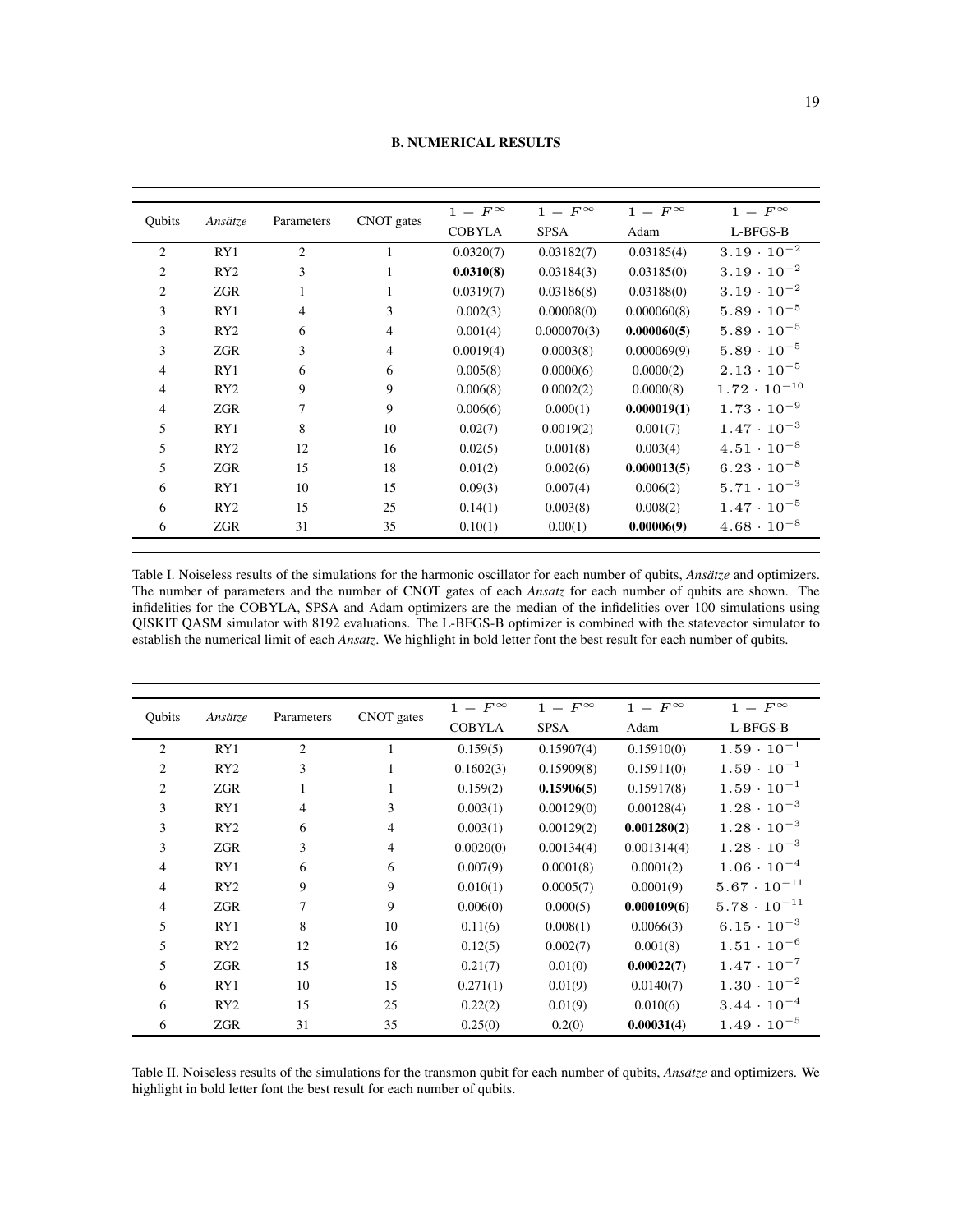| Qubits         | Ansätze         | Parameters     | CNOT gates     | $1-F^{\infty}$ | $1-F^{\infty}$ | $1-F^{\infty}$ | $1-F^{\infty}$       |
|----------------|-----------------|----------------|----------------|----------------|----------------|----------------|----------------------|
|                |                 |                |                | <b>COBYLA</b>  | <b>SPSA</b>    | Adam           | L-BFGS-B             |
| $\overline{2}$ | RY1             | 2              | 1              | 0.0995(6)      | 0.09919(4)     | 0.09919(8)     | $9.92 \cdot 10^{-2}$ |
| $\overline{c}$ | RY2             | 3              | 1              | 0.0996(0)      | 0.09920(4)     | 0.09919(6)     | $9.92 \cdot 10^{-2}$ |
| $\overline{2}$ | ZGR             | 1              | 1              | 0.0994(7)      | 0.09918(4)     | 0.09921(8)     | $9.92 \cdot 10^{-2}$ |
| 3              | RY1             | $\overline{4}$ | 3              | 0.04(7)        | 0.06(6)        | 0.0662(9)      | $6.64 \cdot 10^{-2}$ |
| 3              | RY2             | 6              | $\overline{4}$ | 0.04(6)        | 0.06(5)        | 0.0662(2)      | $6.64 \cdot 10^{-2}$ |
| 3              | ZGR             | 3              | $\overline{4}$ | 0.056(1)       | 0.057(9)       | 0.0663(2)      | $6.64 \cdot 10^{-2}$ |
| 4              | RY1             | 6              | 6              | 0.03(5)        | 0.00(7)        | 0.000(0)       | $8.00 \cdot 10^{-5}$ |
| 4              | RY2             | 9              | 9              | 0.06(0)        | 0.00(2)        | 0.00(0)        | $4.35 \cdot 10^{-5}$ |
| 4              | ZGR             | $\tau$         | 9              | 0.00(5)        | 0.00(0)        | 0.000051(4)    | $4.35 \cdot 10^{-5}$ |
| 5              | RY1             | 8              | 10             | 0.06(4)        | 0.04(2)        | 0.035(2)       | $3.36 \cdot 10^{-2}$ |
| 5              | RY <sub>2</sub> | 12             | 16             | 0.07(2)        | 0.01(0)        | 0.00(0)        | $6.65 \cdot 10^{-5}$ |
| 5              | ZGR             | 15             | 18             | 0.02(4)        | 0.04(0)        | 0.000029(0)    | $6.96 \cdot 10^{-8}$ |
| 6              | RY1             | 10             | 15             | 0.10(5)        | 0.06(9)        | 0.065(4)       | $6.33 \cdot 10^{-2}$ |
| 6              | RY2             | 15             | 25             | 0.09(7)        | 0.04(7)        | 0.03(2)        | $6.95 \cdot 10^{-4}$ |
| 6              | ZGR             | 31             | 35             | 0.15(7)        | 0.34(8)        | 0.00010(3)     | $3.33 \cdot 10^{-6}$ |
|                |                 |                |                |                |                |                |                      |

<span id="page-19-16"></span>Table III. Noiseless results of the simulations for the flux qubit for each number of qubits, *Ansätze* and optimizers. We highlight in bold letter font the best result for each number of qubits.

- <span id="page-19-0"></span>[1] C. Zalka, Simulating quantum systems on a quantum computer, [Proceedings of the Royal Society of Lon](https://doi.org/10.1098/rspa.1998.0162)[don. Series A: Mathematical, Physical and Engineer](https://doi.org/10.1098/rspa.1998.0162)ing Sciences 454[, 313 \(1998\).](https://doi.org/10.1098/rspa.1998.0162)
- <span id="page-19-1"></span>[2] L. Grover and T. Rudolph, Creating superpositions that correspond to efficiently integrable probability distributions, arXiv e-prints , quant-ph/0208112 (2002), [arXiv:quant-ph/0208112.](https://arxiv.org/abs/quant-ph/0208112)
- <span id="page-19-2"></span>[3] B. Kacewicz, Almost optimal solution of initial-value problems by randomized and quantum algorithms, [Journal of Complexity](https://doi.org/10.1016/j.jco.2006.03.001) 22, 676 (2006).
- <span id="page-19-3"></span>[4] S. K. Leyton and T. J. Osborne, A quantum algorithm to solve nonlinear differential equations, arXiv e-prints, arXiv:0812.4423 (2008), [arXiv:0812.4423.](https://arxiv.org/abs/0812.4423)
- <span id="page-19-4"></span>[5] F. Gaitan, Finding flows of a Navier–Stokes fluid through quantum computing, [npj Quantum Informa](https://doi.org/10.1038/s41534-020-00291-0)tion 6[, 61 \(2020\).](https://doi.org/10.1038/s41534-020-00291-0)
- <span id="page-19-5"></span>[6] D. W. Berry, High-order quantum algorithm for solving linear differential equations, [Journal of Physics A:](https://doi.org/10.1088/1751-8113/47/10/105301) [Mathematical and Theoretical](https://doi.org/10.1088/1751-8113/47/10/105301) 47, 105301 (2014).
- <span id="page-19-6"></span>[7] A. W. Harrow, A. Hassidim, and S. Lloyd, Quantum algorithm for linear systems of equations, [Phys. Rev.](https://doi.org/10.1103/PhysRevLett.103.150502) Lett. **103**[, 150502 \(2009\).](https://doi.org/10.1103/PhysRevLett.103.150502)
- <span id="page-19-7"></span>[8] D. W. Berry, A. M. Childs, A. Ostrander, and G. Wang, Quantum algorithm for linear differential equations with exponentially improved dependence on precision, [Communications in Mathematical Physics](https://doi.org/10.1007/s00220-017-3002-y) 356, [1057 \(2017\).](https://doi.org/10.1007/s00220-017-3002-y)
- <span id="page-19-8"></span>[9] A. M. Childs, J.-P. Liu, and A. Ostrander, Highprecision quantum algorithms for partial differential equations, Quantum 5[, 574 \(2021\).](https://doi.org/10.22331/q-2021-11-10-574)
- <span id="page-19-9"></span>[10] A. Montanaro and S. Pallister, Quantum algorithms and the finite element method, [Phys. Rev. A](https://doi.org/10.1103/PhysRevA.93.032324) 93, [032324 \(2016\).](https://doi.org/10.1103/PhysRevA.93.032324)
- <span id="page-19-10"></span>[11] A. M. Childs and J.-P. Liu, Quantum Spectral Methods for Differential Equations, [Communications in Math](https://doi.org/10.1007/s00220-020-03699-z)[ematical Physics](https://doi.org/10.1007/s00220-020-03699-z) 375, 1427 (2020).
- <span id="page-19-11"></span>[12] Y. Cao, A. Papageorgiou, I. Petras, J. Traub, and S. Kais, Quantum algorithm and circuit design solving the poisson equation, [New Journal of Physics](https://doi.org/10.1088/1367-2630/15/1/013021) 15, [013021 \(2013\).](https://doi.org/10.1088/1367-2630/15/1/013021)
- <span id="page-19-12"></span>[13] N. Linden, A. Montanaro, and C. Shao, Quantum vs. classical algorithms for solving the heat equation, arXiv e-prints , arXiv:2004.06516 (2020), [arXiv:2004.06516.](https://arxiv.org/abs/2004.06516)
- <span id="page-19-13"></span>[14] P. C. S. Costa, S. Jordan, and A. Ostrander, Quantum algorithm for simulating the wave equation, *[Phys.](https://doi.org/10.1103/PhysRevA.99.012323)* Rev. A 99[, 012323 \(2019\).](https://doi.org/10.1103/PhysRevA.99.012323)
- <span id="page-19-14"></span>[15] A. Suau, G. Staffelbach, and H. Calandra, Practical quantum computing: Solving the wave equation using a quantum approach, [ACM Transactions on Quantum](https://doi.org/10.1145/3430030) [Computing](https://doi.org/10.1145/3430030) 2, 1 (2021).
- <span id="page-19-15"></span>[16] J.-P. Liu, H. Ø. Kolden, H. K. Krovi, N. F. Loureiro, K. Trivisa, and A. M. Childs, Efficient quantum algorithm for dissipative nonlinear differential equations, [Proceedings of the National Academy of Sciences](https://doi.org/10.1073/pnas.2026805118)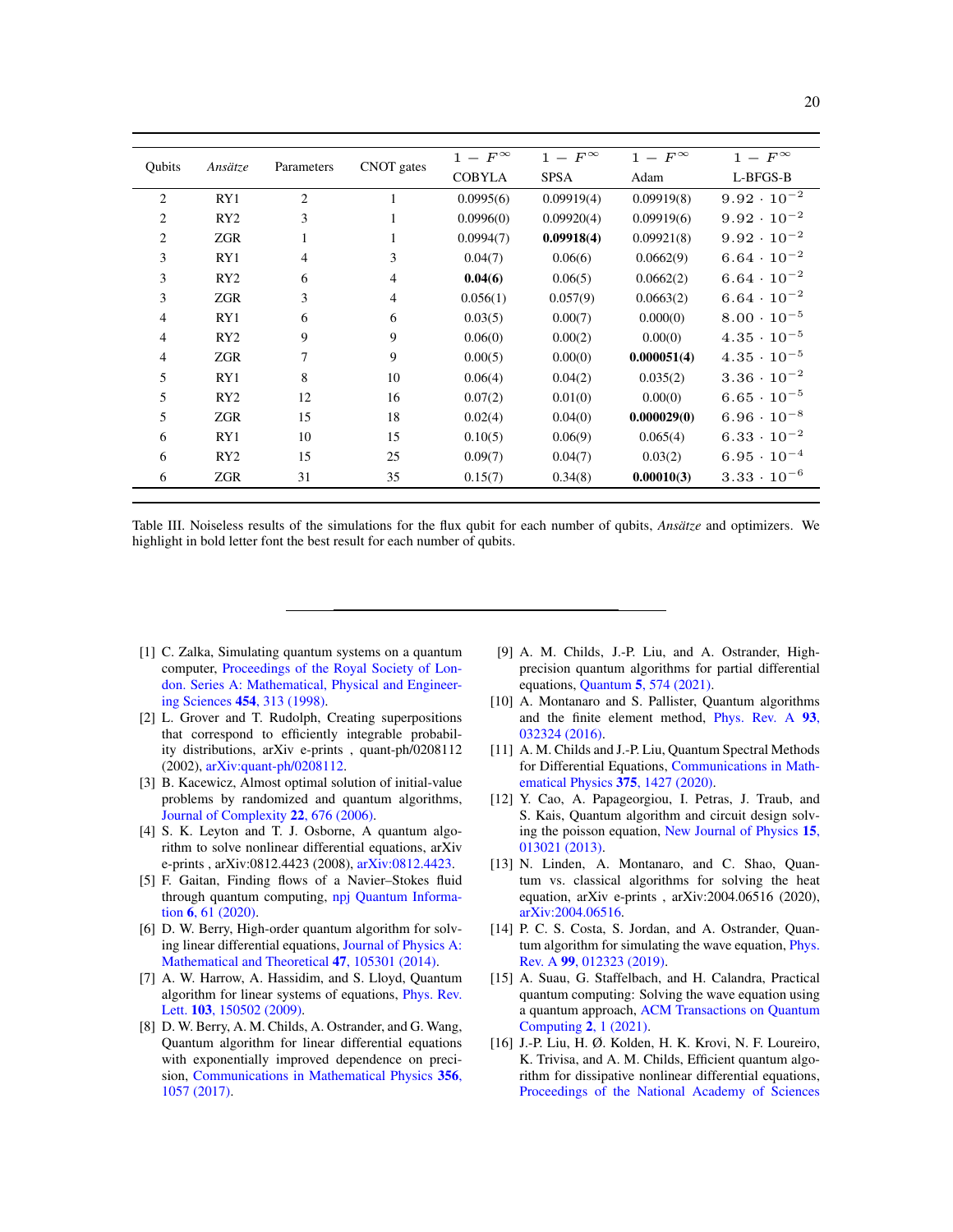118[, e2026805118 \(2021\).](https://doi.org/10.1073/pnas.2026805118)

- <span id="page-20-0"></span>[17] S. Lloyd, G. De Palma, C. Gokler, B. Kiani, Z.-W. Liu, M. Marvian, F. Tennie, and T. Palmer, Quantum algorithm for nonlinear differential equations, arXiv eprints , arXiv:2011.06571 (2020), [arXiv:2011.06571.](https://arxiv.org/abs/2011.06571)
- <span id="page-20-1"></span>[18] T. Xin, S. Wei, J. Cui, J. Xiao, I. n. Arrazola, L. Lamata, X. Kong, D. Lu, E. Solano, and G. Long, Quantum algorithm for solving linear differential equations: Theory and experiment, [Phys. Rev. A](https://doi.org/10.1103/PhysRevA.101.032307) 101, [032307 \(2020\).](https://doi.org/10.1103/PhysRevA.101.032307)
- <span id="page-20-2"></span>[19] J. M. Arrazola, T. Kalajdzievski, C. Weedbrook, and S. Lloyd, Quantum algorithm for nonhomogeneous linear partial differential equations, [Phys. Rev. A](https://doi.org/10.1103/PhysRevA.100.032306) 100, [032306 \(2019\).](https://doi.org/10.1103/PhysRevA.100.032306)
- <span id="page-20-3"></span>[20] J. Preskill, Quantum computing in the NISQ era and beyond, Quantum 2[, 79 \(2018\).](https://doi.org/10.22331/q-2018-08-06-79)
- <span id="page-20-4"></span>[21] J. R. McClean, J. Romero, R. Babbush, and A. Aspuru-Guzik, The theory of variational hybrid quantum-classical algorithms, [New Journal of Physics](https://doi.org/10.1088/1367-2630/18/2/023023) 18[, 023023 \(2016\).](https://doi.org/10.1088/1367-2630/18/2/023023)
- <span id="page-20-5"></span>[22] K. Sharma, S. Khatri, M. Cerezo, and P. J. Coles, Noise resilience of variational quantum compiling, [New Journal of Physics](https://doi.org/10.1088/1367-2630/ab784c) 22, 043006 (2020).
- <span id="page-20-6"></span>[23] M. Lubasch, J. Joo, P. Moinier, M. Kiffner, and D. Jaksch, Variational quantum algorithms for nonlinear problems, *Phys. Rev. A* **101**[, 010301 \(2020\).](https://doi.org/10.1103/PhysRevA.101.010301)
- <span id="page-20-7"></span>[24] S. McArdle, T. Jones, S. Endo, Y. Li, S. C. Benjamin, and X. Yuan, Variational ansatz-based quantum simulation of imaginary time evolution, [npj Quantum In](https://doi.org/10.1038/s41534-019-0187-2)formation 5[, 75 \(2019\).](https://doi.org/10.1038/s41534-019-0187-2)
- <span id="page-20-8"></span>[25] O. Kyriienko, A. E. Paine, and V. E. Elfving, Solving nonlinear differential equations with differentiable quantum circuits, *Phys. Rev. A* **103**[, 052416 \(2021\).](https://doi.org/10.1103/PhysRevA.103.052416)
- <span id="page-20-9"></span>[26] M. Knudsen and C. B. Mendl, Solving Differential Equations via Continuous-Variable Quantum Computers, arXiv e-prints , arXiv:2012.12220 (2020), [arXiv:2012.12220.](https://arxiv.org/abs/2012.12220)
- <span id="page-20-10"></span>[27] H.-L. Liu, Y.-S. Wu, L.-C. Wan, S.-J. Pan, S.-J. Qin, F. Gao, and Q.-Y. Wen, Variational quantum algorithm for the Poisson equation, [Phys. Rev. A](https://doi.org/10.1103/PhysRevA.104.022418) 104, 022418 [\(2021\).](https://doi.org/10.1103/PhysRevA.104.022418)
- <span id="page-20-11"></span>[28] P. Mocz and A. Szasz, Toward Cosmological Simulations of Dark Matter on Quantum Computers, [The](https://doi.org/10.3847/1538-4357/abe6ac) [Astrophysical Journal](https://doi.org/10.3847/1538-4357/abe6ac) 910, 29 (2021).
- <span id="page-20-12"></span>[29] J.-N. Zhang, I. n. Arrazola, J. Casanova, L. Lamata, K. Kim, and E. Solano, Probabilistic eigensolver with a trapped-ion quantum processor, [Phys. Rev. A](https://doi.org/10.1103/PhysRevA.101.052333) 101, [052333 \(2020\).](https://doi.org/10.1103/PhysRevA.101.052333)
- <span id="page-20-13"></span>[30] F. Fontanela, A. Jacquier, and M. Oumgari, A Quantum algorithm for linear PDEs arising in Finance, arXiv e-prints , arXiv:1912.02753 (2019), [arXiv:1912.02753.](https://arxiv.org/abs/1912.02753)
- <span id="page-20-22"></span>[31] S. Chakrabarti, R. Krishnakumar, G. Mazzola, N. Stamatopoulos, S. Woerner, and W. J. Zeng, A Threshold for Quantum Advantage in Derivative Pricing, Quantum 5[, 463 \(2021\).](https://doi.org/10.22331/q-2021-06-01-463)
- <span id="page-20-14"></span>[32] S. K. Radha, Quantum option pricing using Wick rotated imaginary time evolution, arXiv e-prints , arXiv:2101.04280 (2021), [arXiv:2101.04280.](https://arxiv.org/abs/2101.04280)
- <span id="page-20-15"></span>[33] J. J. García-Ripoll, Quantum-inspired algorithms for multivariate analysis: from interpolation to partial differential equations, Quantum 5[, 431 \(2021\).](https://doi.org/10.22331/q-2021-04-15-431)
- <span id="page-20-16"></span>[34] H. Nyquist, Certain Topics in Telegraph Transmission Theory, [Transactions of the American Institute of](https://doi.org/10.1109/t-aiee.1928.5055024) [Electrical Engineers](https://doi.org/10.1109/t-aiee.1928.5055024) 47, 617 (1928).
- <span id="page-20-17"></span>[35] C. Shannon, Communication in the Presence of Noise, [Proceedings of the IRE](https://doi.org/10.1109/jrproc.1949.232969) 37, 10 (1949).
- <span id="page-20-18"></span>[36] A. Kandala, A. Mezzacapo, K. Temme, M. Takita, M. Brink, J. M. Chow, and J. M. Gambetta, Hardwareefficient variational quantum eigensolver for small molecules and quantum magnets, [Nature](https://doi.org/10.1038/nature23879) 549, 242 [\(2017\).](https://doi.org/10.1038/nature23879)
- <span id="page-20-19"></span>[37] H. Abraham, AduOffei, R. Agarwal, I. Y. Akhalwaya, and G. A. et al., [Qiskit: An open-source framework](https://doi.org/10.5281/zenodo.2573505) [for quantum computing](https://doi.org/10.5281/zenodo.2573505) (2021).
- <span id="page-20-20"></span>[38] K. Seki, T. Shirakawa, and S. Yunoki, Symmetryadapted variational quantum eigensolver, [Phys. Rev.](https://doi.org/10.1103/PhysRevA.101.052340) A 101[, 052340 \(2020\).](https://doi.org/10.1103/PhysRevA.101.052340)
- <span id="page-20-21"></span>[39] A. Peruzzo, J. McClean, P. Shadbolt, M.-H. Yung, X.-Q. Zhou, P. J. Love, A. Aspuru-Guzik, and J. L. O'Brien, A variational eigenvalue solver on a photonic quantum processor, [Nature Communications](https://doi.org/10.1038/ncomms5213) 5, 4213 [\(2014\).](https://doi.org/10.1038/ncomms5213)
- <span id="page-20-23"></span>[40] J. Koch, T. M. Yu, J. Gambetta, A. A. Houck, D. I. Schuster, J. Majer, A. Blais, M. H. Devoret, S. M. Girvin, and R. J. Schoelkopf, Charge-insensitive qubit design derived from the Cooper pair box, [Phys. Rev.](https://doi.org/10.1103/PhysRevA.76.042319) A 76[, 042319 \(2007\).](https://doi.org/10.1103/PhysRevA.76.042319)
- <span id="page-20-24"></span>[41] K. Mitarai, M. Negoro, M. Kitagawa, and K. Fujii, Quantum circuit learning, [Phys. Rev. A](https://doi.org/10.1103/PhysRevA.98.032309) 98, 032309 [\(2018\).](https://doi.org/10.1103/PhysRevA.98.032309)
- <span id="page-20-25"></span>[42] M. Schuld, V. Bergholm, C. Gogolin, J. Izaac, and N. Killoran, Evaluating analytic gradients on quantum hardware, Phys. Rev. A 99[, 032331 \(2019\).](https://doi.org/10.1103/PhysRevA.99.032331)
- <span id="page-20-26"></span>[43] J. R. McClean, S. Boixo, V. N. Smelyanskiy, R. Babbush, and H. Neven, Barren plateaus in quantum neural network training landscapes, [Nature Communica](https://doi.org/10.1038/s41467-018-07090-4)tions 9[, 4812 \(2018\).](https://doi.org/10.1038/s41467-018-07090-4)
- <span id="page-20-27"></span>[44] A. Kandala, K. Temme, A. D. Córcoles, A. Mezzacapo, J. M. Chow, and J. M. Gambetta, Error mitigation extends the computational reach of a noisy quantum processor, Nature 567[, 491 \(2019\).](https://doi.org/10.1038/s41586-019-1040-7)
- <span id="page-20-28"></span>[45] R. Sweke, F. Wilde, J. Meyer, M. Schuld, P. K. Faehrmann, B. Meynard-Piganeau, and J. Eisert, Stochastic gradient descent for hybrid quantumclassical optimization, Quantum 4[, 314 \(2020\).](https://doi.org/10.22331/q-2020-08-31-314)
- <span id="page-20-29"></span>[46] D. A. Kopriva, Implementing spectral methods for partial differential equations (Springer, Dordrecht, 2009) Chap. 1, pp. 3–22.
- <span id="page-20-30"></span>[47] C. Canuto, M. Y. Hussaini, A. Quarteroni, and T. A. Zang, Spectral Methods: Fundamentals in Single Domains. (Springer Berlin, 2006) Chap. 2,5, pp. 41–68, 267–275.
- <span id="page-20-31"></span>[48] H.-O. Kreiss and J. Oliger, Stability of the Fourier Method, [SIAM Journal on Numerical Analysis](https://doi.org/10.1137/0716035) 16, [421 \(1979\).](https://doi.org/10.1137/0716035)
- <span id="page-20-32"></span>[49] E. Tadmor, The Exponential Accuracy of Fourier and Chebyshev Differencing Methods, [SIAM Journal on](https://doi.org/10.1137/0723001)